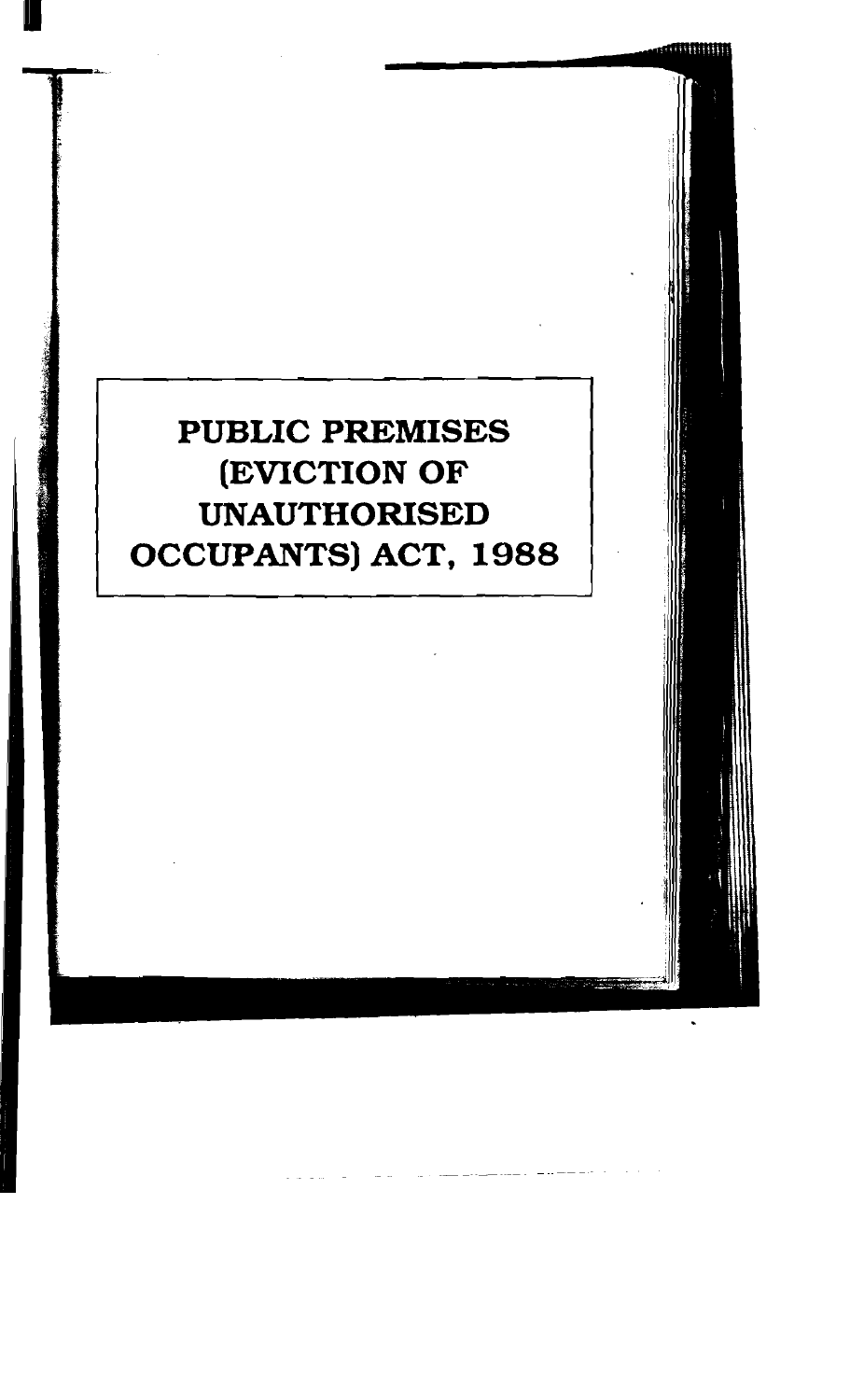# **THE JAMMU AND KASHMIR PUBLIC PREMISES (EVICTION OF UNAUTHORISED OCCUPANTS) ACT. 1988**

| 1.  |                                                              |  |
|-----|--------------------------------------------------------------|--|
| 2.  |                                                              |  |
| 3.  |                                                              |  |
| 4.  | Issue of notice to show cause against order of eviction 243  |  |
| 5.  |                                                              |  |
| 6.  | Power to remove unauthorized construction, etc  245          |  |
| 7.  | Order of demolition of unauthorized construction  246        |  |
| Β.  |                                                              |  |
| 9.  | Disposal of property left on public premises by unauthorized |  |
| 10. | Power to require payment of rent or damages in respect of    |  |
| 11. |                                                              |  |
| 12. |                                                              |  |
| 13. |                                                              |  |
| 14. |                                                              |  |
| 15. |                                                              |  |
| 16. |                                                              |  |
| 17. |                                                              |  |
| 18. | Recovery of rent, etc. as an arrear of land revenue 253      |  |
| 19. |                                                              |  |
| 20. |                                                              |  |
| 21. |                                                              |  |
| 22. |                                                              |  |
| 23. |                                                              |  |
| 24. |                                                              |  |

239

 $\frac{1}{2}$ 

 $\mathcal{L}^{\pm}$  .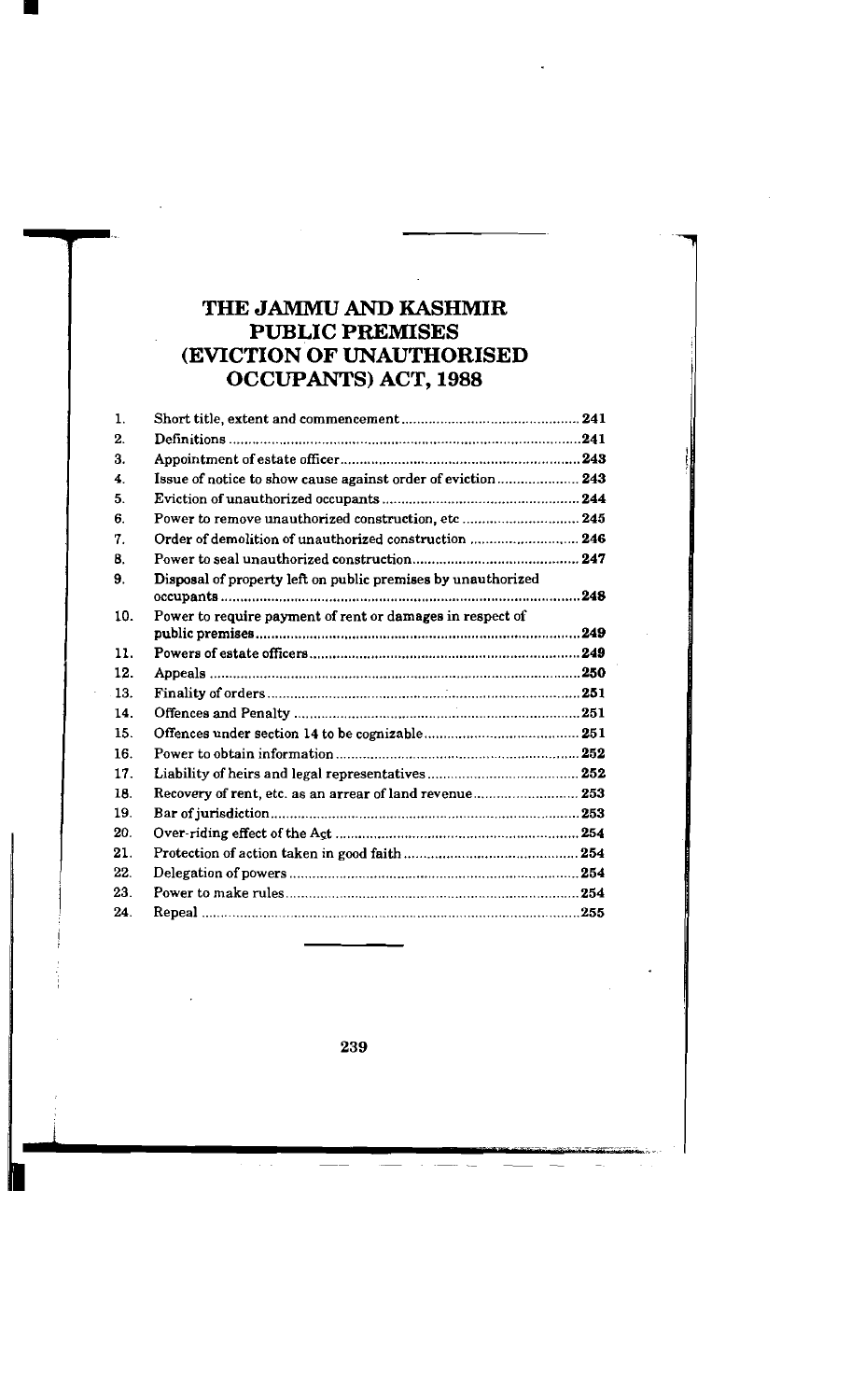# **THE JAMMU AND KASHMIR PUBLIC PREMISES (EVICTION OF UNAUTHORISED OCCUPANTS) ACT, 1988**

### **(Act No. XVII of 1988)** I -.

Received the assent of the Governor on 31st August, 1988 and published in Government Gazette Dated 1st September, 1988.1

An Act to provide for the eviction of unauthorised occupants from public premises and for certain incidental matters.

Be it enacted by the Jammu and Kashmir State Legislature in the Thirty-ninth Year of the Republic of India as follows:---<br>1. Short title, extent and commencement

(1) This Act may be called the Jammu and Kashmir Public Premises (Eviction of Unauthorised Occupants) Act, 1988.

(2) It extends to the whole of the State of Jammu and Kashmir.

 $t^{1}(3)$  It shall come into force on such date as the Government may, by notification in the Government Gazette, appoint.]

### 2. Definitions

i

In this Act, unless the context otherwise requires,-

- <sup>I</sup>**(a)** "estate officer" means and officer appointed as such by the Government under section 3;
- (b) "premises" means any land or any building or part of a building and includes,-

Enforced wielf. 26th January, 1989.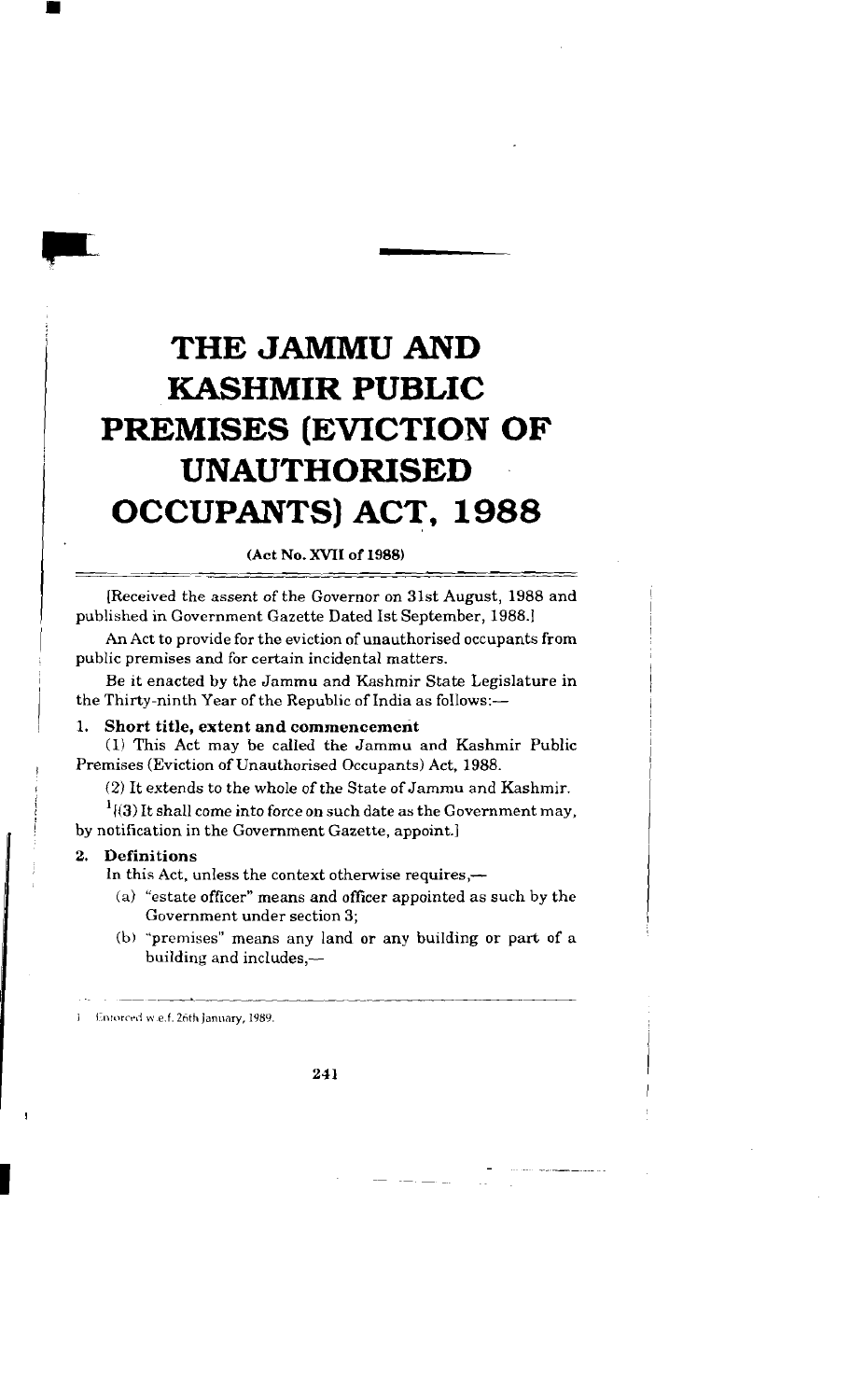- $(i)$  the garden, grounds and out houses, if any, appertaining to such building or part of a building; and
- (ii) any fittings affixed to such building or part of building for the more beneficial enjoyment thereof;
- (c) "prescribed" means prescribed bv rules made under this Act;
- (d) "public premises" means-

(1) any premises belonging to, or taken on lease or requisitioned by, or on behalf of, the Government;

(2) any premises belongingto, or taken on lease, or on behalf  $of -$ 

- (i) any company as defined in section 3 of the Companies Act, 1956 in which not less than fifty-one per cent of the paid up share capital is held by the Government or any company which is a subsidiary (within the meaning of that Act) of the first mentioned company;
- (ii) any corporation (not being a company as defined in section 3 of the Companies Act, 1956, or a local authority) established by or under a State or Central Act and owned or controlled by the Government;
- (iii) any University established or incorporated by or under any State Act;
- (3) any premises belonging to any town area committee; and
- **(4)** any premises belonging to the Development Authority constituted under the Jammu and Kashmir Development Act, whether such premises are in the possession of or leased out by the said authority;
- (e) "rent" in relation to any public premises, ineans the consideration payable periodically for the authorized occupation of the premises, and includes- <sup>1</sup>
	- **<sup>1</sup>**(i) any charge for electricity, water or any other services in connection with the occupation of the premises;
	- (ii) any tax (by whatever name called) payable in respect of the premises, where such charge or tax is payable by the Government or the corporate authority;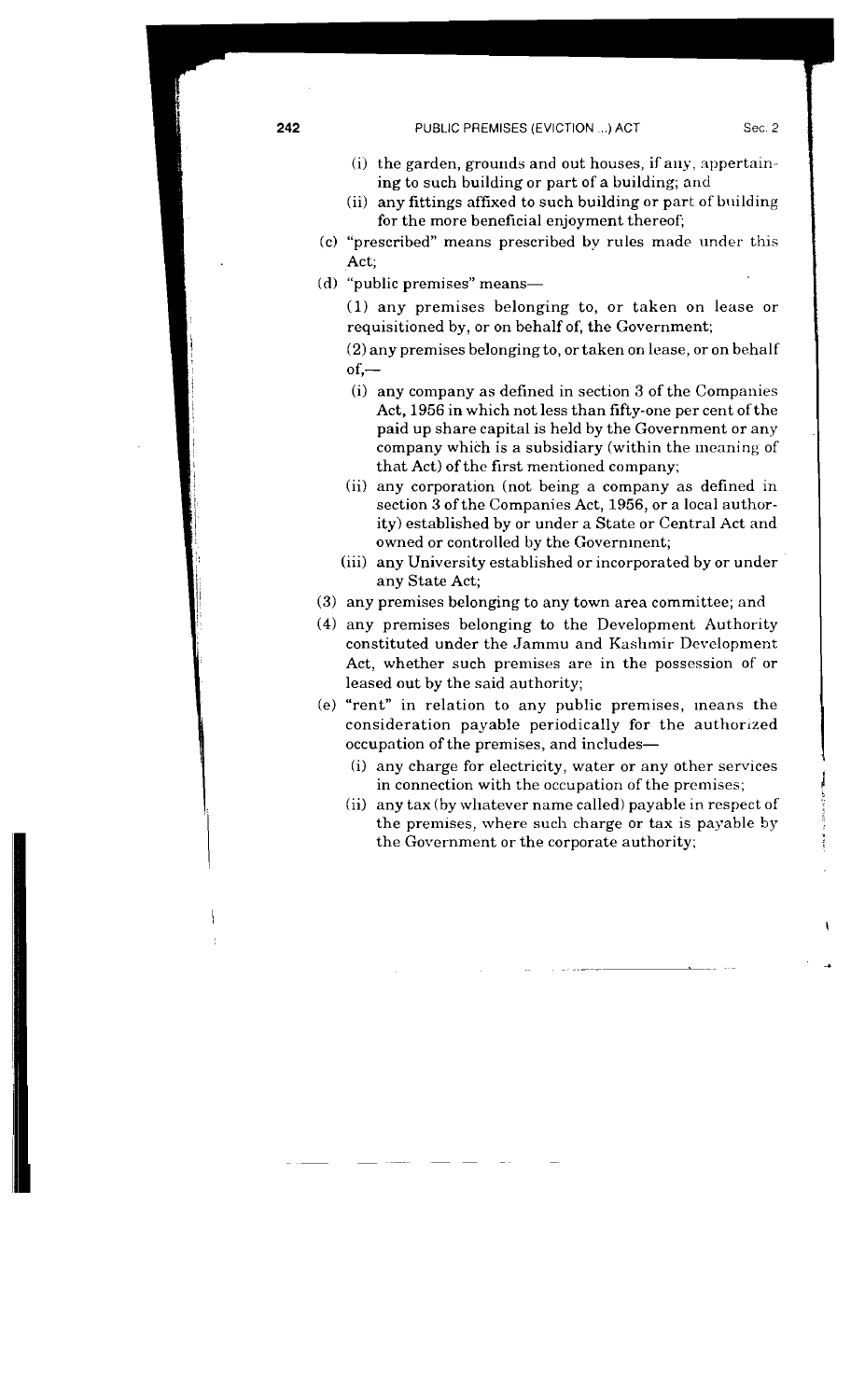### **PUBLIC PREMISES (EVICTION** ... **)ACT** 243

- (fl "statutory authority" in relation to the public premises referred to in clause (d) of this section means-
	- (i) in respect of the public premises referred to in item (i) of sub-clause  $(2)$  of that clause, the company or the subsidiary company, as the case may be, referred to therein,
	- (ii) in respect of the public premises referred to in item (ii) of sub-clause (2) of that clause, the corporation referred to therein,
	- (iii) in respect of the public premises referred to in sub-<br>clause (3) of that clause, committee referred to in that<br>sub-clause;
- sub-clause;<br>
(g) "unauthorized occupation in relation to any public<br>
example: example accupation by any property of the public premises", means the occupation by any person of the public<br>premises without authority for such occupation, and includes the continuance in occupation by any person of the public premises after the authority (whether by way of grant or any other mode of transfer) under which he was allowed to occupy the premises has expired or has been determined for any reason whatsoever.

### **3. Appointment of estate officer**

**1** 

Sec. 4

~ ~

The Government may by notification in the Government Gazette,-

(a) appoint such persons, being gazetted officers of Government or officers of equivalent rank of the statutory authority, as it thinks fit, to be estate officer for the purpose of this Act:

Provided that an oficer of a statutory authority shall only be appointed as an estate officer in respect of the public premises controlled by that authority;

(b) define the local limits within which, or the categories of public premises in respect ofwhich, the estate officers shall exercise the powers conferred, and perform the duties imposed, on estate officers or under this Act.

## **4. Issue of notice to show cause against order of eviction**

**(1)** If the estate oficer is of opinion that any person is in unauthorized occupation of any public premises and that he should be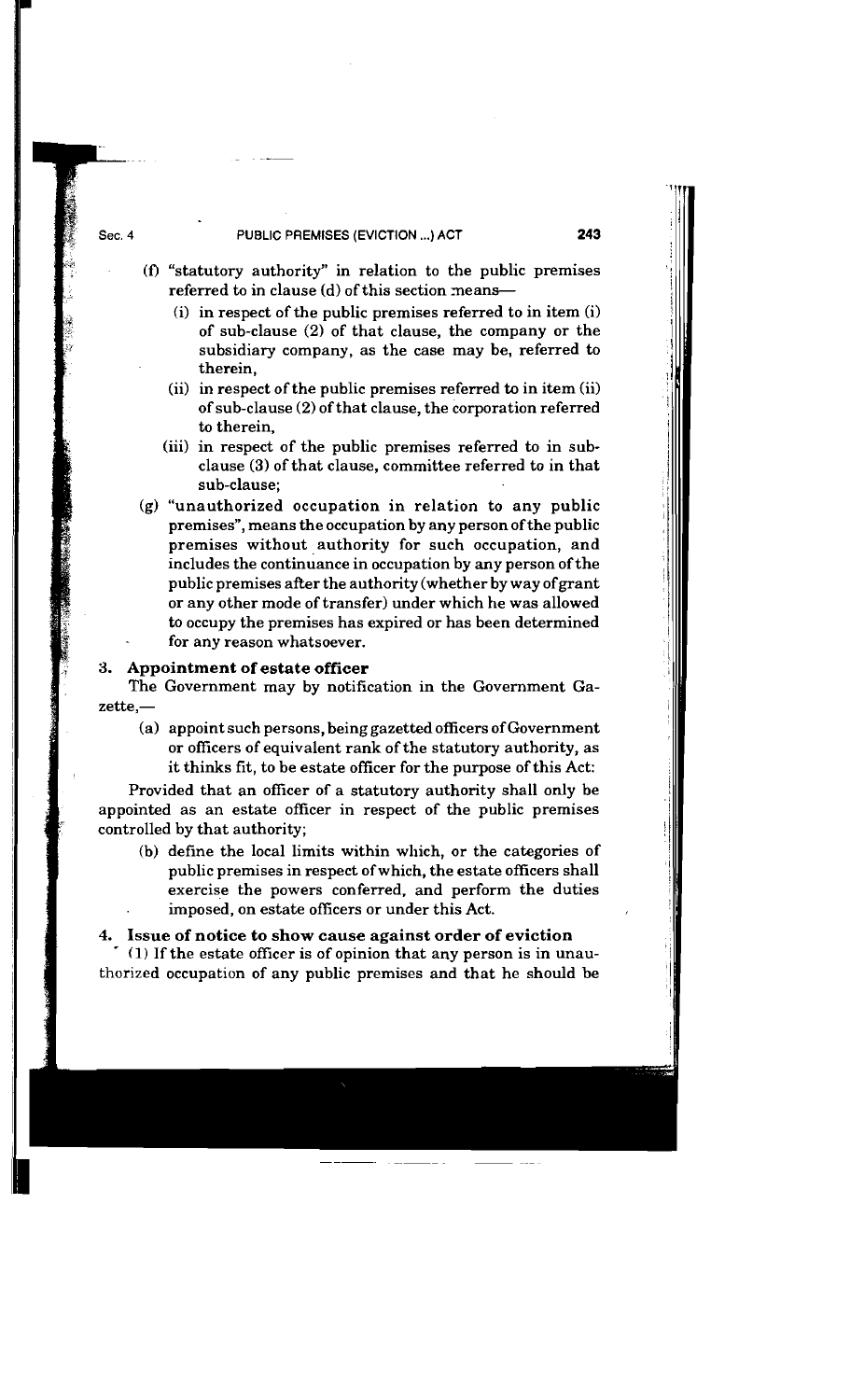evicted, the estate officer shall issue in the manner hereinafter provided a notice in writing calling upon such person concerned to show cause why an order of eviction should not be made.

**(2)** The notice shall-

- (a) specify the grounds on which the order of eviction is proposed to be made; and
- (b) require all persons concerned, that is to say all persons who are, or may be, in occupation of or claim interest in, the public premises,-
	- (i) to show cause, if any, against the proposed order on or before such date as is specified in the notice, being a date not earlier than seven days from the date of issue thereof, and
	- (ii) to appear before the estate officer on the date specified in the notice along with the evidence which they intend to produce in support of the cause shown, and also for personal hearing, if such hearing is desired.

(3)The estate officer shall cause the notice to be served by having it affixed on the outer door or some other conspicuous part of the public premises, and in such other manner as may be prescribed, whereupon the notice shall be deemed to have been duly given to all persons concerned.

(4) Where the estate officer knows or has reasons to believe that any persons are in occupation of the public premises, then, without prejudice to the provisions of sub-section (3) he shall cause a copy of the notice to be served on every such person by post or by delivering or tendering it to that person or in such other manner as may be prescribed.

### 5. Eviction of unauthorized occupants

**(1)** If, after considering cause, if any, shown by any person in pursuance of a notice under section 4 and any evidence produced by him in support of the same and after personal hearing, if any, given under clause (b) of sub-section (2) of section 4, the estate officer is satisfied that the public premises are in unauthorised occupation, the estate officer shall make an order ofeviction, for reason to be recorded therein directing that the public premises shall be vacated, on such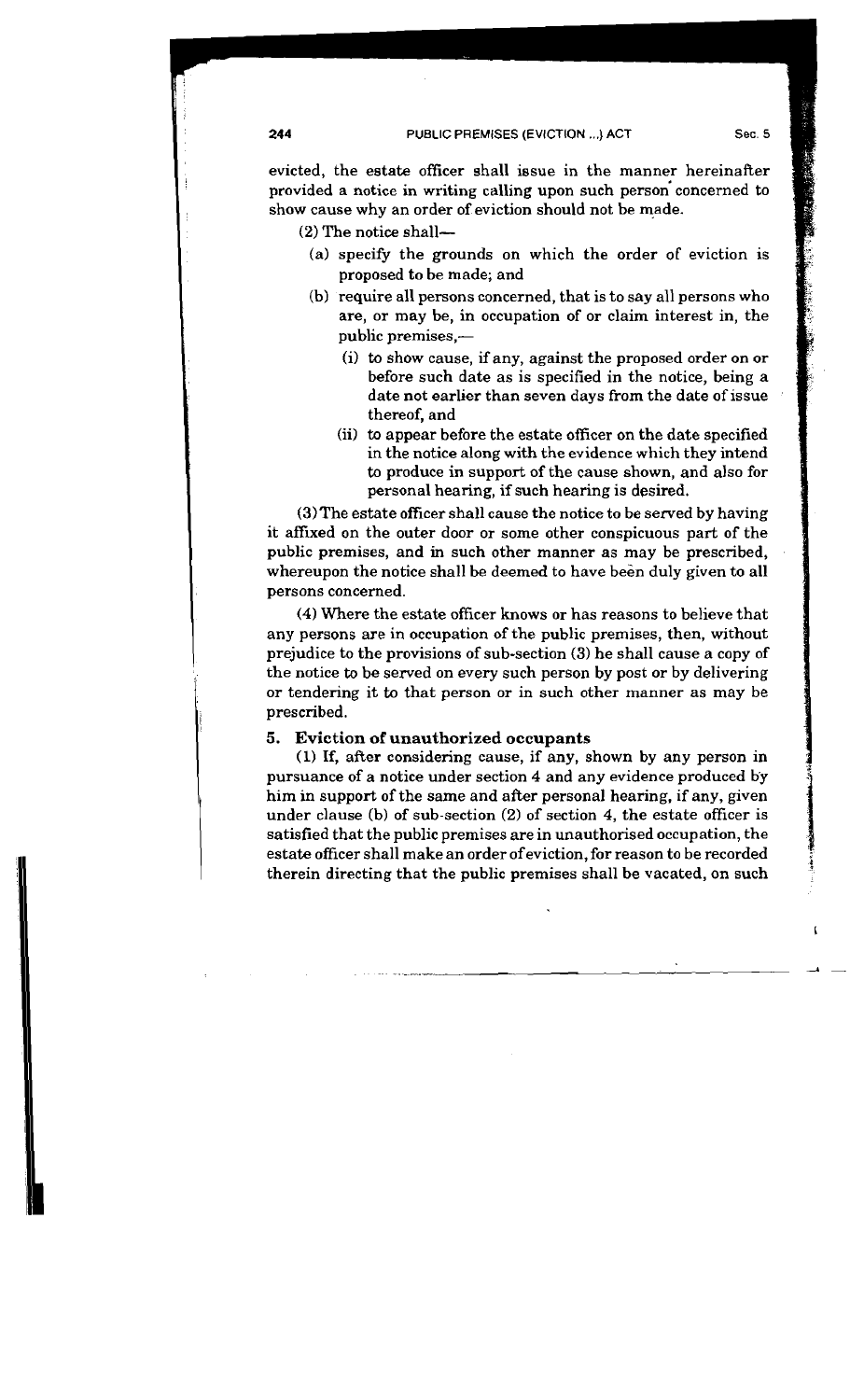### **PUBLIC PREMISES (EVICTION** ...) **ACT 245**

date as may be specified in the order, by all persons who may be in occupation thereof or any part thereof, and cause a copy of the order to be affixed on the outer door or some other conspicuous part of the public premises.

(2) If any person refuses or fails to comply with the order of eviction on or before the date specified in the said order or within seven days of the date of its publication under sub-section (I), whichever is later, the estate officer or any other officer duly authorized by the estate officer in this behalf may after the date so specified or after the expiry ofthe period aforesaid, which ever is later, evict that person from and take possession of, the public premises and may, for that purpose, use such force as may be necessary.

### 6. Power to remove unauthorized construction, etc  $(1)$  No person shall-

- (a) erect or place or raise any building or any movable or immovable structure or fixture,
- (b) display or spread any goods,

Sec. 6

(c) bring or keep any cattle or other animal, on, or against, or in front of, any public premises except in accordance with the authority (whether by way of grant or any other mode of transfer) under which he was allowed to occupy such premises.

(2) Where any building or other immovable structure or fixture has been erected, placed or raised on any public premises in contravention of the provisions of sub-section (I), the estate officer may serve upon the person erecting such building or structure or fixture, a notice requiring him either to remove, or to show cause why he shall not remove such building or other structure or fixture from the public premises within such period, not being less than five days as he may specify in the notice; and on the omission or refusal of such person either to show cause or to remove such building or other structure or fixture from the public premises, or where the cause shown is not, in the opinion of the estate officer, sufficient, the estate officer may by order, remove or cause to be removed the building or other structure or fixture from the public premises and recover the cost of such removal from the person aforesaid as an arrear of land revenue.

 $\omega = \omega$  .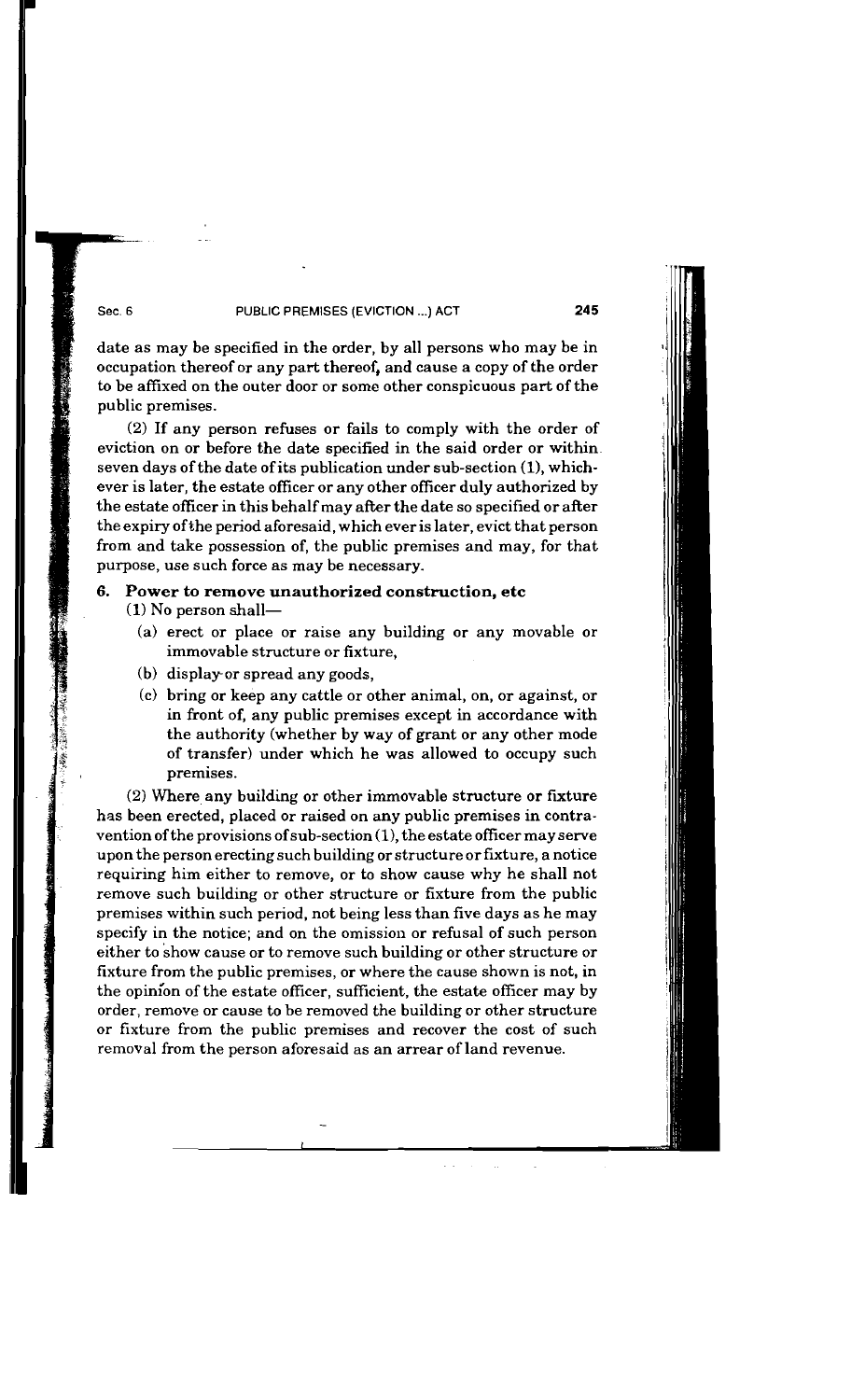Ś

t. t.

> d g t. t. t.  $\mathbf{r}$ Ċ Į É t

> > $\epsilon$  $\mathbf{r}$ i ۶

> > > ŧ  $\mathbf{r}$ i

**(3)** Where any movable structure or fixture has been erected, placed or raised, or any goods,have been displayed or spread, or any cattle or other animal has been brought or kept, on any public premises, in contravention of the provisions of sub-section (1) by any person, the estate officermay, by order, remove orcause to be removed without notice, such structure, fxture, goods, cattle or other animal, as the case may be, from the public premises and recover the cost of such removal from such persons as an arrear of land revenue.

### 7. Order of demolition of unauthorized construction

**(1)** Where the erection of any building or execution of any work has been commenced, or is being carried on, or has been completed, on any public premises by any person in occupation of such public premises under an authority (whether by way of grant or any other mode of transfer), and such erection of building or execution of work is in contravention of, or not authorized by, such authority, then, the estate officer may, in addition to any other action that may be taken under this Act or in accordance with the terms of the authority aforesaid, make an order, for reasons to be recorded therein, directing that such erection or work shall be demolished by the person at whose instance the erection of work has been commenced, or is being carried on, or has been completed, within such period, as may be specified in  $t_{\text{ref}}$  or the solution of  $t_{\text{ref}}$  and  $t_{\text{ref}}$  are  $t_{\text{ref}}$  and  $t_{\text{ref}}$  are  $t_{\text{ref}}$  and  $t_{\text{ref}}$ 

Provided that no order under this sub-section shall be made unless the person concerned has been given, by means of a notice of not less than five days served in the prescribed manner, a reasonable opportunity of showing cause why such order should not be made.

 $(2)$  Where the erection or work has not been completed, the estate officer may, by the same order or by a separate order, whether made at the time of the issue of the notice under the proviso to sub-section **(1)** or at any other time, direct the person at whose instance the erection or work has been commenced, or is being carried on, to stop the erection or work until the expiry of the period within which an appeal against the order of demolition, if made may be preferred under section 12.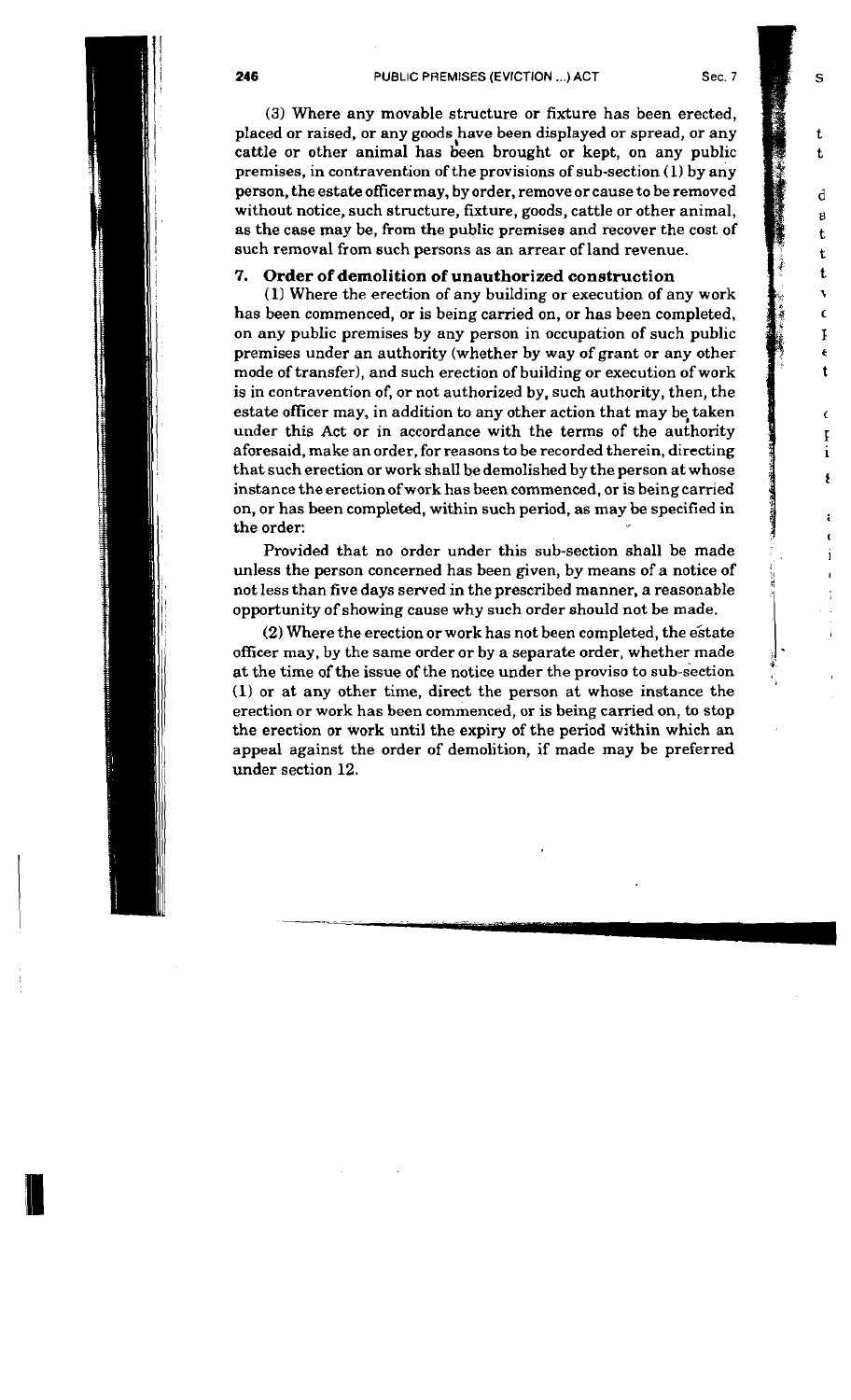### **Sec. 8 PUBLIC PREMISES (EVICTION** ...) **ACT 247** I

(3) The estate officer shall cause every order made under sub-section **(1)** or, as the case may be, under sub-section **(2),** to be affxed on the outer door, or some other conspicuous part, of the public premises.

**(4)** Where no appeal has been preferred against the order of demolition made by the estate oficer under sub-section **(1)** or where an order of demolition made by the estate officer under that sub-section has been confirmed on appeal, whetherwith or without variation, the person against whom the order has been made shall comply with the order within the period specified therein, or, as the case may be, within the period, if any, fxed by the appellate officer on appeal and, on the failure of the person to comply with the order within such period, the estate officer or any other officer duly authorized by the estate officer in this behalf, may cause the erection or work to which the order relates to be demolished.

**(5)** Where an erection or work has been demolished, the estate officer may, by order, require the person concerned to pay the expenses of such demolition within such time and in such number of instalments, as may be specified in the order.

### 8. Power to seal unauthorized construction

(1) It shall be lawful for the estate officer, at any time, before or after making an order of demolition under section 7, to make an order directing the sealing of such erection or work or of the public premises in which such erection or work has been commenced or is being carried on or has been completed in such manner as may be prescribed for the purposes of carrying out the provisions of this Act, or for preventing any dispute as to the nature and extent of such erection or work.

(2) Where any erection or work or any premises in which any erection or work is being carried on has or have been sealed, the estate officer may, for the purpose of demolishing such erection or work in accordance with the provisions of this Act, order such seal to be removed.

 $(3)$  No person shall remove such seal except-

(a) under an order made by the estate officer under sub-section (2); or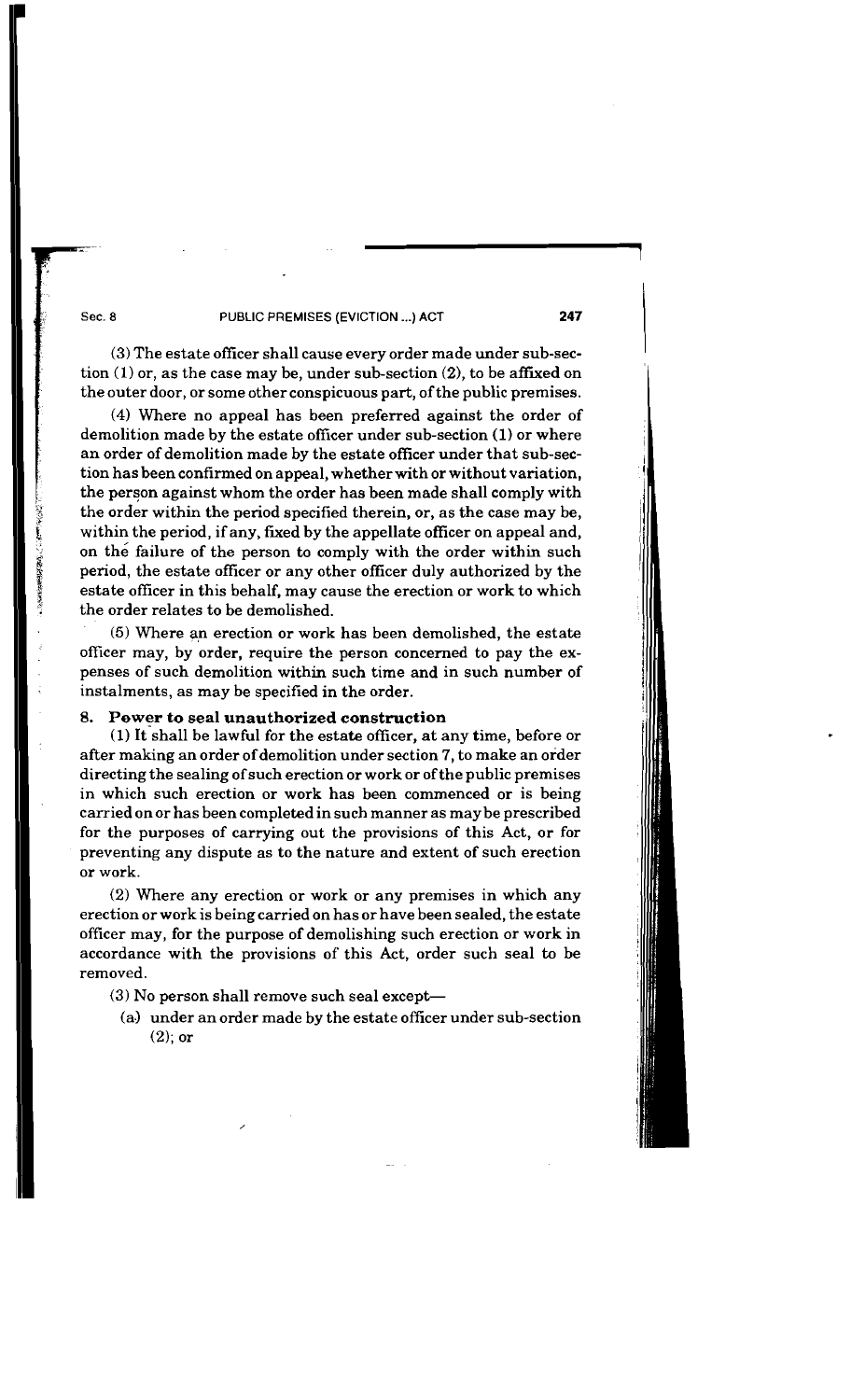- 
- (b) under an order of the appellate officer made in an appeal under this Act.

### **9. Disposal of property left on public premises by unauthorized occupants**

(1) Where any person have been evicted from any public premises under section 5 or where any building or other work has been demolished under section 7, the estate officer may, after giving fourteen days notice to the person from whom possession of the public premises has been taken and after publishing the notice in at least one newspaper having circulation in the locality, remove or cause to be removed or disposed of by public auction any property remaining in such premises.

**(2)** Where any goods, materials, cattle or other animals have been removed from any public premises under section 6, the estate officer may, after giving fourteen days notice to the persons owning such goods, material, cattle or other animal and after publishing the notice in at least one newspaper having circulation in the locality, dispose of by public auction, such goods, materials, cattle or other animal.

**(3)** Where any property is sold under sub-section (1) the sale proceeds thereof shall, after deducting the expenses of the sale and the amount, if any, due to the Government or the corporate authority on account of arrears of rent or damages or cost, be paid to such person or persons as may appear to the estate officer to be entitled to the same:

Provided that where the estate officer is unable to decide as to the person or persons to whom the balance of the amount is payable or as to the apportionment of the same, he may refer such dispute to the Civil Court of competentjurisdiction and the decision of the Court thereon shall be final.

**(4)** Notwithstanding anything contained in sub-section (1) and (2) the giving or publication of any notice referred to therein shall not be necessary in respect of any property which is subject to speedy and natural decay, and the estate officer may, after recording such evidence as he may think fit, cause such property to be sold or otherwise disposed of in such manner as he may think fit.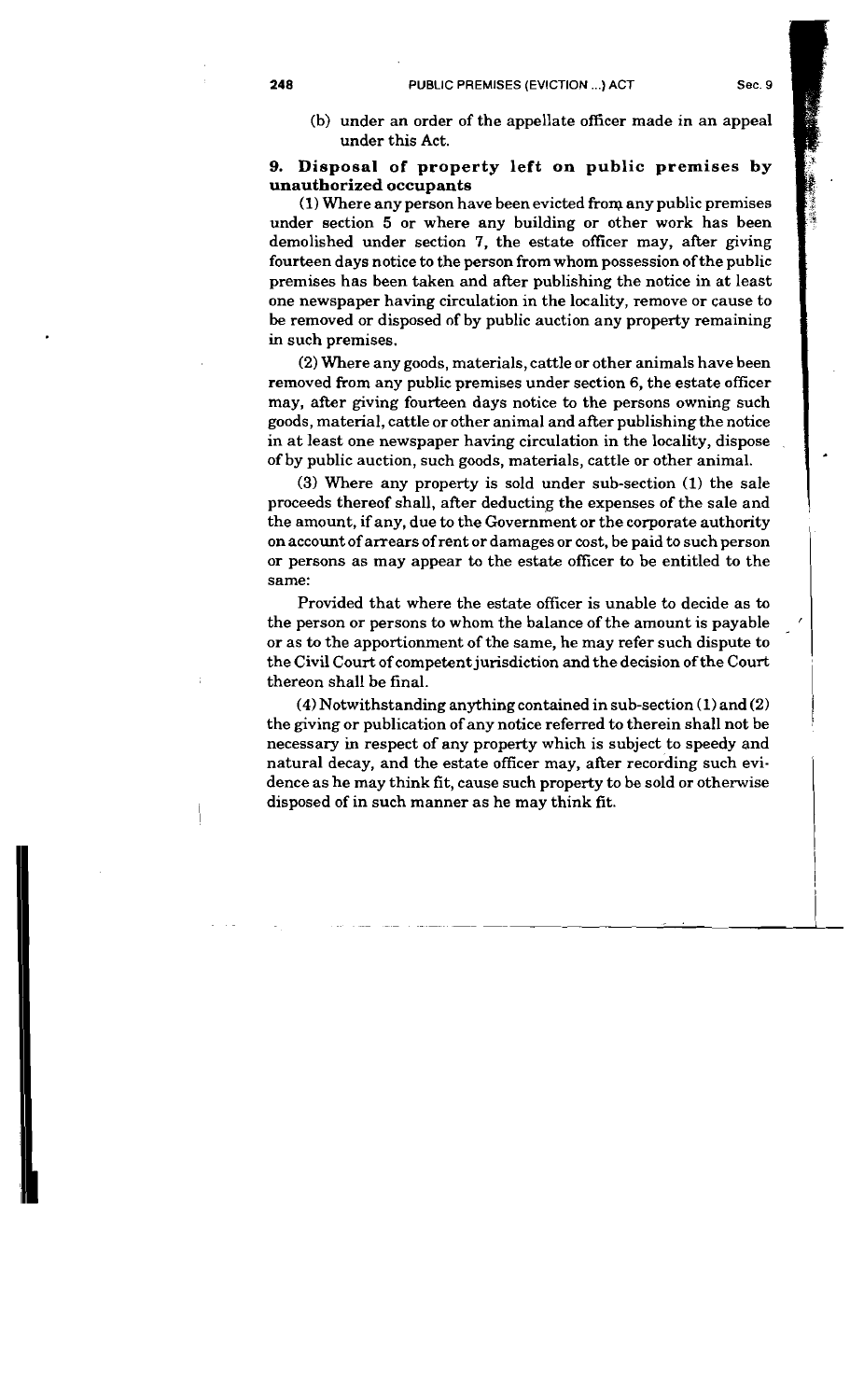### I **Sec. 11 PUBLIC PREMISES (EVICTION** ... **)ACT 249**

(5) The expression "costs", referred to in sub-section (3) shall include the cost of removal recoverable under section 6 and the cost of demolition recoverable under section 7. include the cost of removal recoverable under section 6 and the cost of demolition recoverable under section 7.

## **10.** Power to require payment of rent or damages in respect of public premises

**(1)** Where any person is in arrears of rent payable in respect of any public premises the estate officer may, by order, require that person to pay the same within such time and in such instalments as may be specified in the order.

**(2)** Where any person is, or has at any time been in unauthorized occupation of any public premises, the estate officer may, having regard to such principles of assessment of damages as may be prescribed, assess the damages on account of the use and occupation of such premises and may, by order, require that person to pay the damages within such time and in such instalments as may be specified in the order.

**(3)** While making **an** order under sub-section **(1)** or sub-section **(2),** the estate officer may direct that the arrears ofrent or, as the case may be, damages shall be payable together with simple interest at such rate as may be prescribed.

**(4)** No order under sub-section **(I)** or sub-section (2) shall be made against any person until after the issue of a notice in writing to the person calling upon him to show cause within such time as may be specified in the notice, why such order should not be made, and until his objections, if any, and any evidence he may produce in support of the same, have been considered by the estate officer.

### 11. Powers of estate officers

An estate officer shall, for the purpose of holding any inquiry under this Act, have the same powers as are vested in a civil court under the Code of Civil Procedure, Samvat 1977 when trying a suit in respect of the following matters, namely:-

(a) summoning and enforcing the attendance of anyperson and examining him on oath;

- -- -

- (b) requiring the discovery and production of documents;
- (c) any other matter which may be prescribed.

. \_ **,.l** \*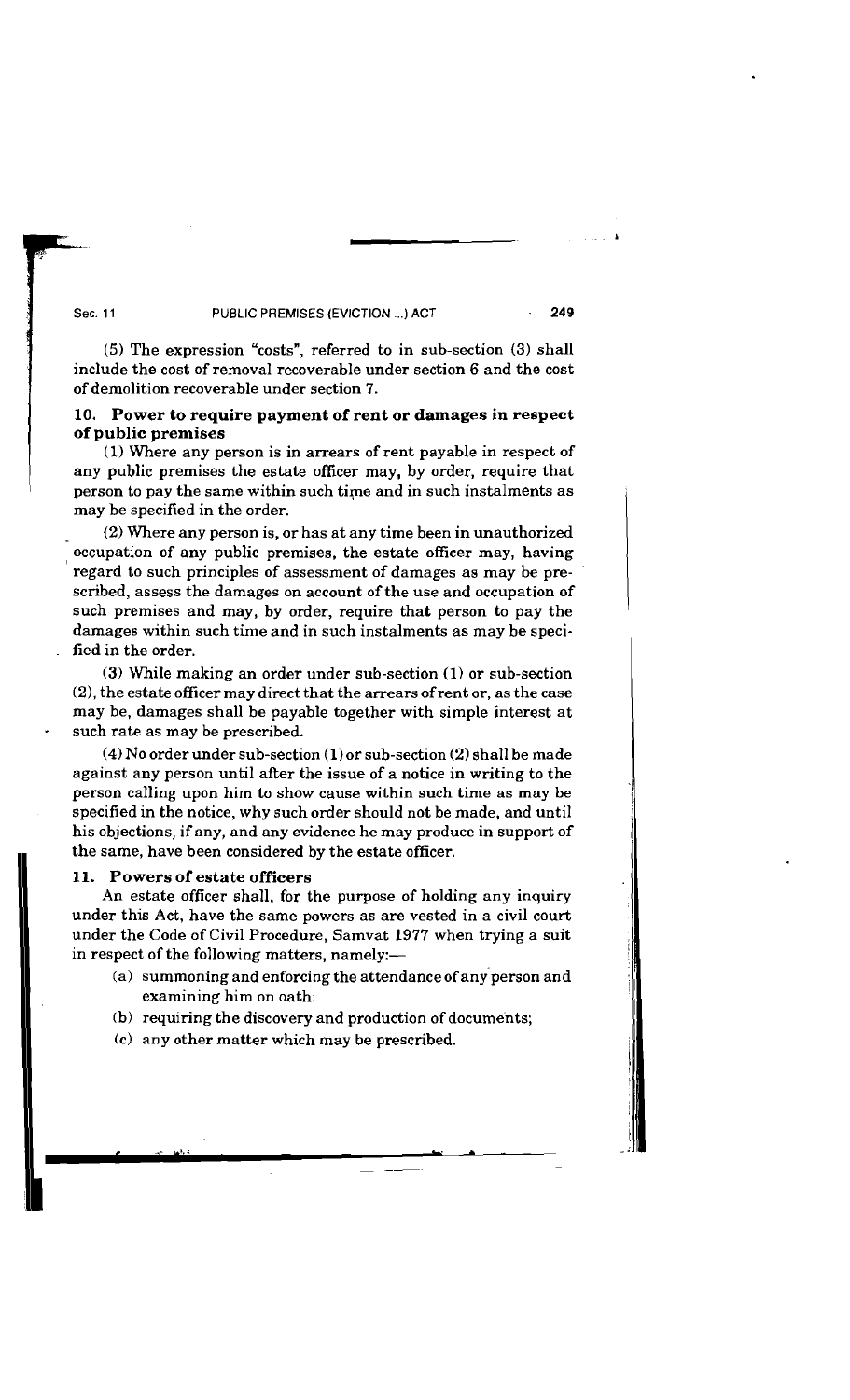### **12. Appeals**

**(1)** An appeal shall lie from every order of the estate officer made in respect of any public premises under section 5 or section 7 or section 8 or section 10 to an appellate officer who shall be the district judge of the district in which the public premises are situate or such other judicial officer in that district of not less than ten years' standing as the district judge may designate in this behalf.

**(2)** An appeal under sub-section (1) shall be preferred,-

- (a) in the case of an appeal from an order under section 5, within twelve days from the date of publication of the order under sub-section (1) of that section;
- (b) in the case of an appeal from an order under section 7 or 10 within twelve days from the date on which the order is communicated to the appellant; and
- (c) in the case of an appeal from an order under section 8, within twelve days from the date of such order:

Provided that the appellate officer may entertain the appeal after the expiry of the said period of twelve days, if he is satisfied that the appellant was prevented by sufficient cause from filing the appeal in time.

(3) Where an appeal is preferred from an order of the estate officer, the appellate officer may stay the enforcement of that order for such period and on such condition as he deems fit:

Provided that where the construction or erection of any building or other structure or fixture or execution of any other work was not completed on the day on which an order was made under section 7 for the demolition or removal of such building or other structure or fixture, the appellate officer shall not make any order for the stay of enforcement of such order, unless such security as may be sufficient in the opinion of the appellate officer, has been given by the appellant for not proceeding with such construction, erection or work pending the disposal of the appeal.

**(4)** Every appeal under this section shall be disposed of by the appellate officer as expeditiously as possible.

(5) The costs of any appeal under this section shall be in the discretion of the appellate officer.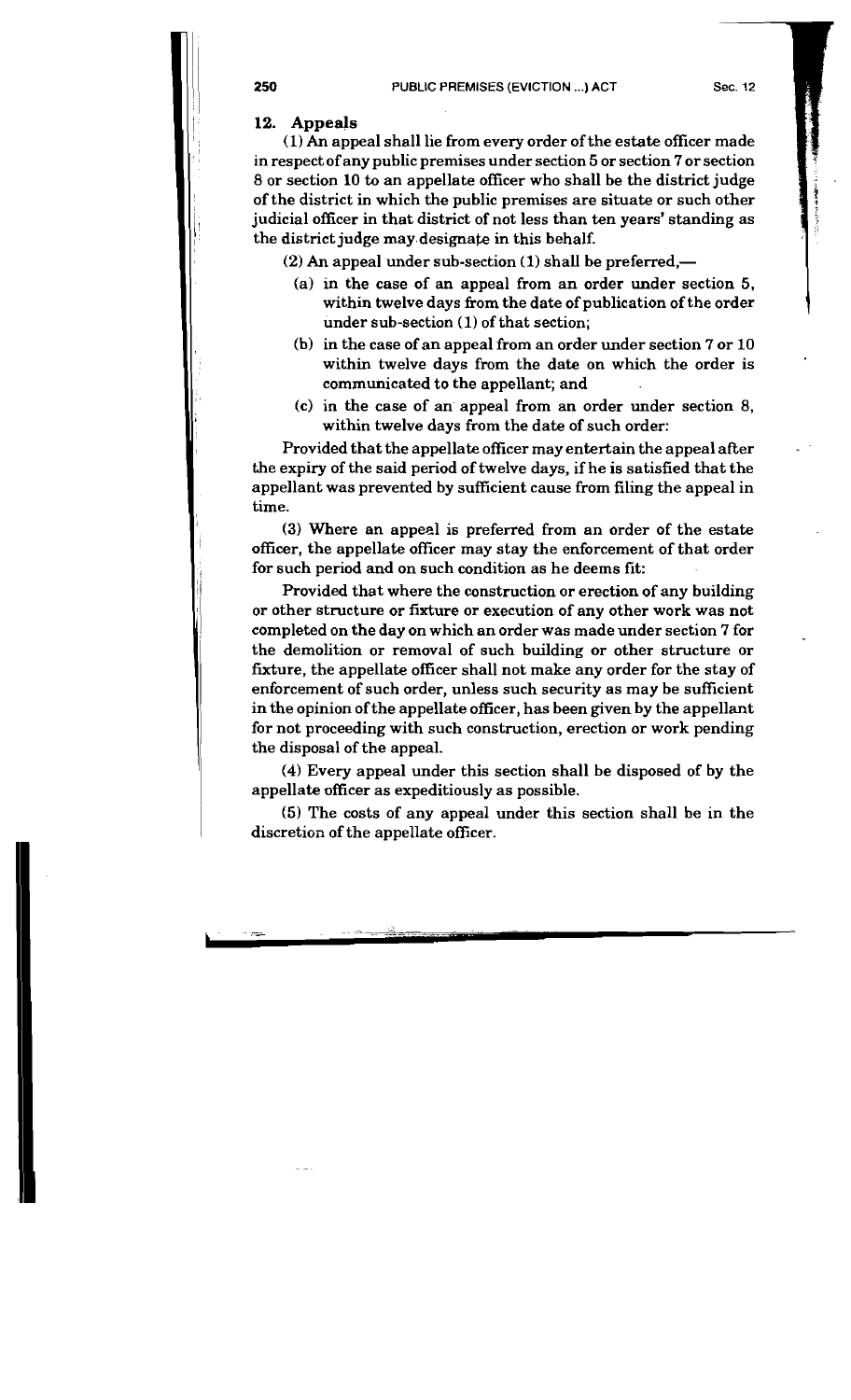### **Sec. 15 PUBLIC PREMISES (EVICTION** ... ) **ACT 251**

### **13. Finality of orders**

Save as otherwise expressly provided in this Act, every order made by an estate officer or appellate officer under this Act shall be final and shall not be called in question in any original suit, application or execution proceeding and no injunction shall be granted by any court or other authority in respect of any action taken or to be taken in pursuance of any power conferred by or under this Act.

### **14. Offences and Penaltv** -

(1) If any person unlawfully occupies any public premises, he shall be punishable with simple imprisonment for a term which may extend to six months, or with fine which may extend to five thousand rupees, or with both:

Provided that a person who, having been lawfully in occupation of any public prerriises by virtue of any authority (whether by way of grant, allotment or by any other mode whatsoever) continue to be in accupation of such premises after such authority has ceased to be valid, shall not be guilty of such offence.

(2) If any person who has been evicted from any public premises under this Act again occupies the premises without authority for such occupation, he shall be punishable with imprisonment for a term which may extend to one year, or with fine which may extend to five thousand rupees, or with both.

**(3)** Any Magistrate convicting a person under sub-section (2) may make an order for evicting that person summarily and he shall be liable to such eviction without prejudice to any other action that may be taken against him under this section.

### **15. Offences under section 14 to be cognizable**

The Code of Criminal Procedure, Samvat 1989 shall apply to an offence under section 14 as if it were a cognizable offence

- (i) for the purpose of investigation of such offence, and
- (ii) for the purpose of matter other than-
	- $(1)$  matters referred to in section 57 of that code, and;
	- (2) arrest of a person except on the complaint of, or upon information received from.-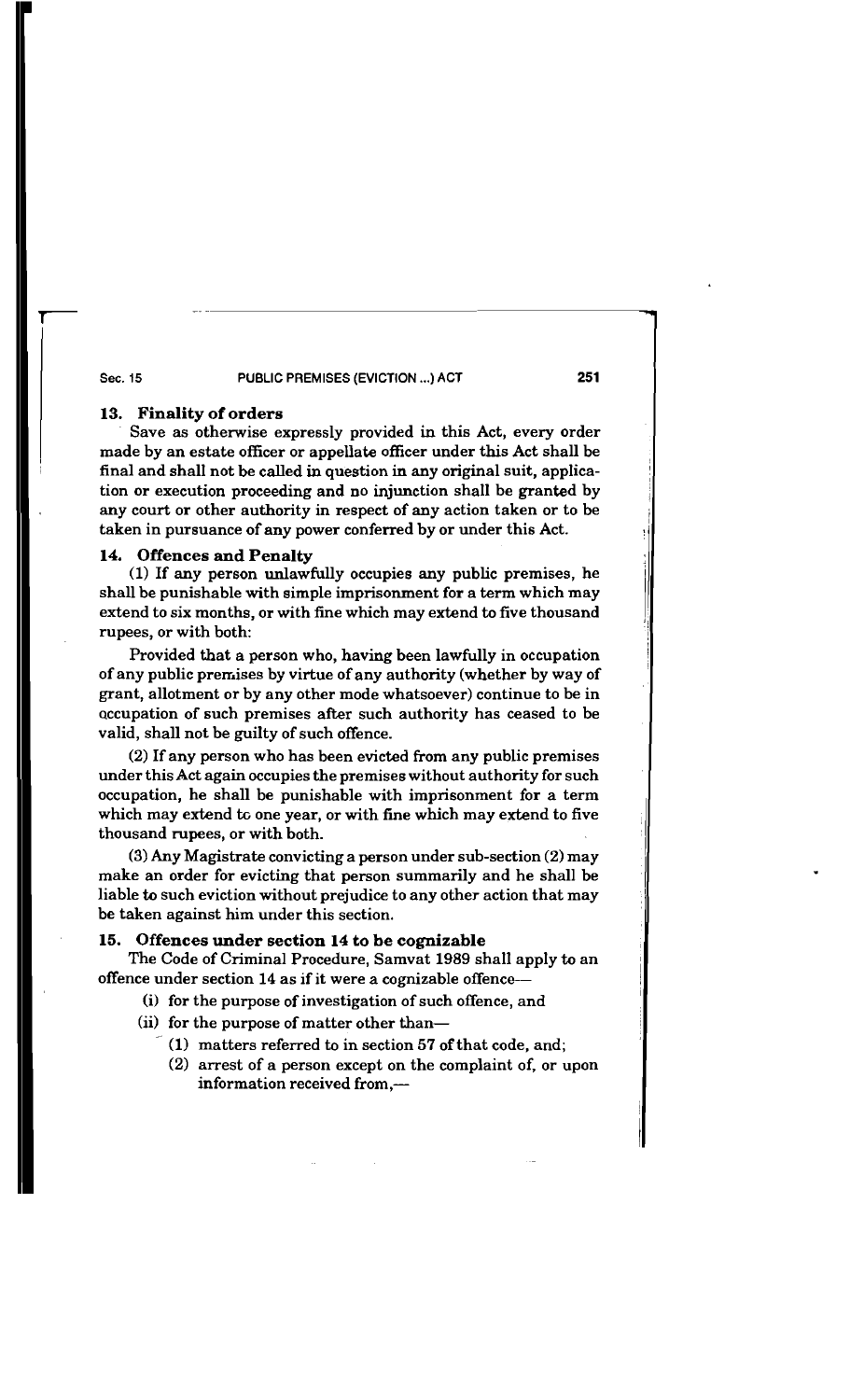I **252 PUBLIC PREMISES (EVICTION** ...) **ACT** Sec. **<sup>16</sup>**

- 
- (a) an officer as may be appointed by the Government, in the case of an offence in relation to the public premises specified in sub-clause **(1)** of clause (d) of section 2;
- (b) an officer equivalent to the rank of an aforesaid officer of the Government or where it is not possible to specify an officer of such equivalent rank, such executive officer **as** may be appointed by the statutory authority in the case of an offence in relation to the public premises specified in sub-clause (2) of clause (d) of section 2;
- (c) the Secretary of the Town Area Committee in the case ofan offence in relation to the public premises belonging to that committee;
- (d) such officer, in the case of an offence in relation to the public premises belonging to the Development Authority as may be appointed by the Government.

### 16. Power to obtain information

If the estate officer has reason to believe that any person is in authorized occupation of any public premises, the estate officer or any other officer authorized by him in this behalf may require those persons or any other person to furnish information relating to the names and other particulars of the person in occupation of the public premises and every person so required shall be bound to furnish the information in his possession.

# 17. Liability of heirs and legal representatives

(I) Where any person against whom any proceeding for the determination of arrears of rent or for the determination of the amount payable by way of interest on such arrears of rent or damage is to be or has been taken, dies before the proceeding is taken or during the pendency thereof, the proceeding may be taken or, as the case may be, continued against the heirs or legal representatives of that person.

(2) Where any person from whom any cost of removal of any building or other structure or fixture, or as the case may be, any goods, cattle or other animal is to be recovered under sub-section (2) or sub-section **(3)** of section 6, or any expenses of demolition are to be recovered under section 5 or section 7, or dies, before any proceeding is taken for the recovery of such cost or during the pendency thereof,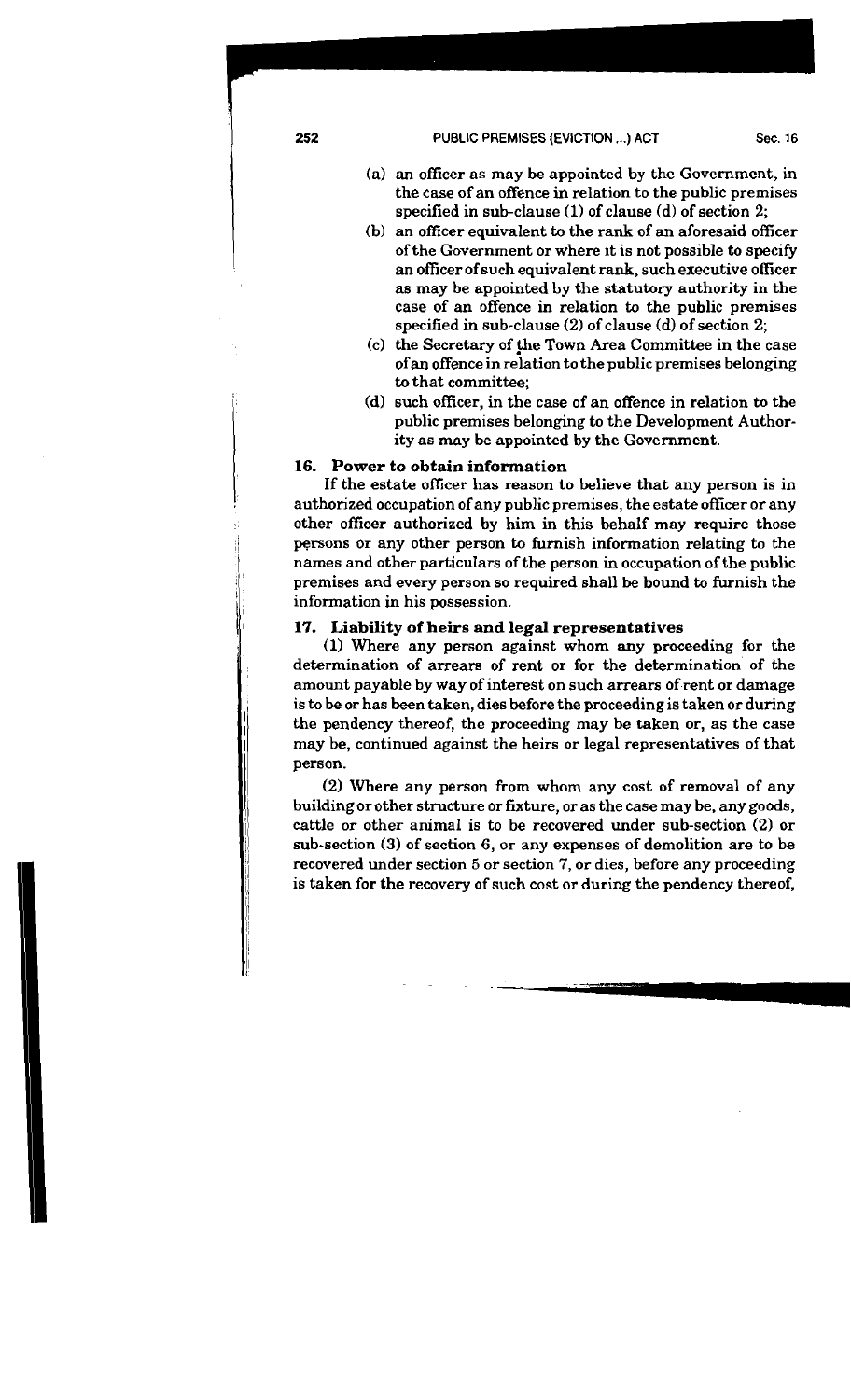### **Sec. 19 PUBLIC PREMISES (EVICTION** ... ) **ACT**

the proceeding may be taken or, as the case may be, continued against <sup>1</sup> the heirs or legal representatives of that person. <sup>I</sup>

(3) Any amount due to the Government or the corporate authority from any person whether by way of arrears of rent or damages or costs of removal referred to in section 6 or expenses of demolition referred to in section 7 or interest referred to in sub-section **(3)** of section 10 or any other cost or costa shall, after the death of the person, be payable by his heirs or legal representatives but their liability shall be limited to the extent of the assets of the deceased in their hands.

### 18. Recovery of rent, etc. as an **arrear** of land **revenue**

If any person refuses or fails to pay the expenses of demolition payable under sub-section **(5)** of section 7 or the arrears of rent payable under section (1) of section 10 or the damages payable under sub-section(2) or the interest determined under sub-section (3) of that section or the costs awarded to the Government or the corporate authority under sub-section **(5)** of section 12 or any portion of such rent, damages, expenses, interest or costs within the time, if any, specified therefor in the order relating thereto, the estate officer may issue a certificate for the amount due to the Collector who shall proceed to recover the same as an arrear of land revenue.

### 19. Bar of jurisdiction

No court shall have jurisdiction to entertain any suit or proceeding in respect of-

- (a) the eviction of any person who is in unauthorized occupation of any public premises, or
- (b) the removal of any building, structure or fixture or goods, cattle or other animal from any public premises under section 6, or
- (c) the demolition of any building, or other structures made, or ordered to be made, under section 7, or
- (d) the sealing of any erection or work of any public premises under section 8, or
- (e) the arrears of rent payable under sub-section (1) of section 10 or damages payable under sub-section (2), or interest payable under sub-section **(3),** of that section, or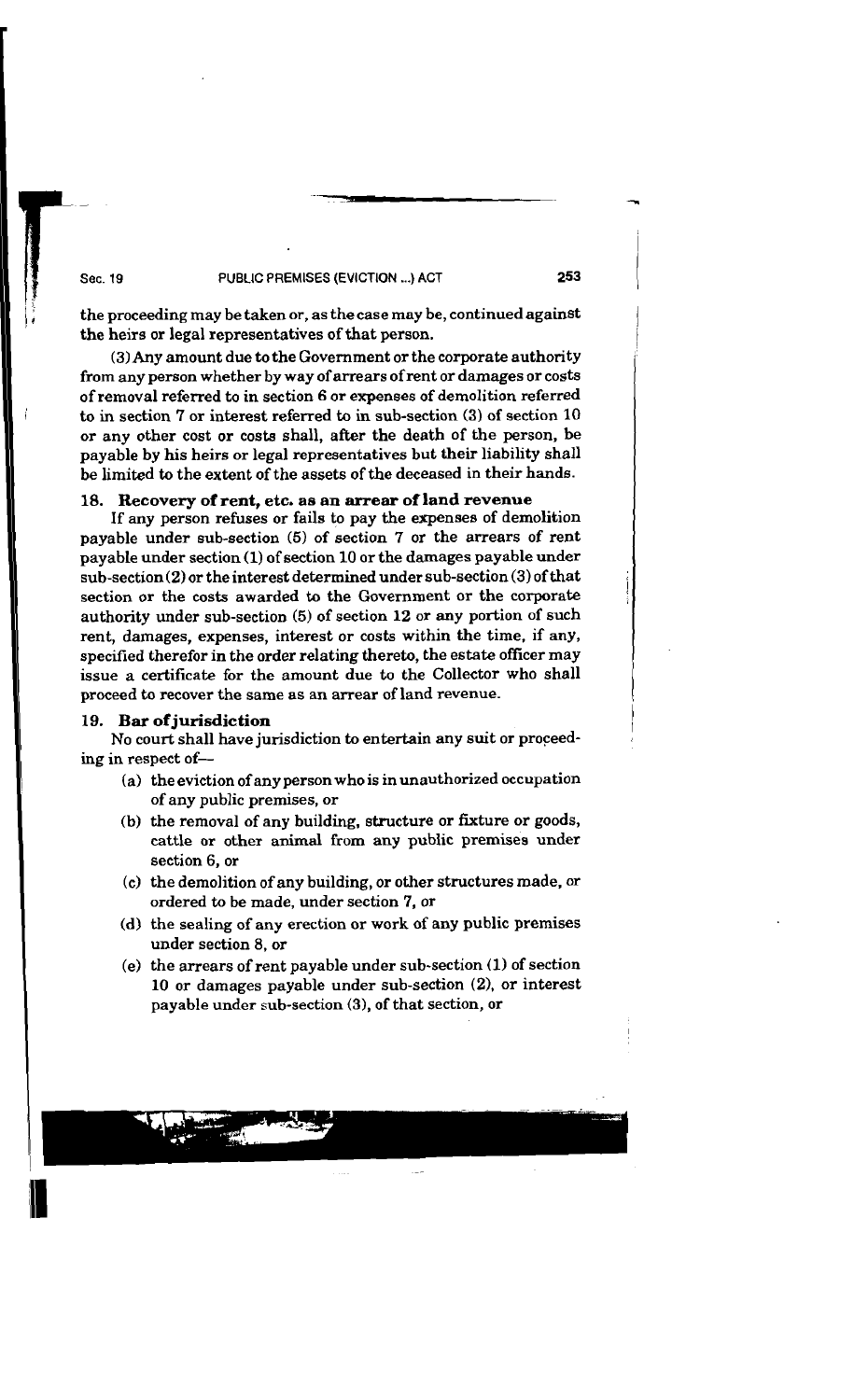### (f) the recovery of-

- (i) costs of removal of any building, structure or fixture or goods, cattle or other animal under section 6; or
- (ii) expenses of demolition under section 7; or
- (iii) costs of demolition under section 7; or
- (iv) any portion of such rent, damage, costs of removal, expenses of demolition or costs awarded to the Government or the statutory authority.

### 20. Over-riding effect of the Act

The provisions of this Act shall have effect notwithstanding anything to the contrary contained in any other law or any other law or any instrument having effect by virtue of such other law.

### 21. Protection of action taken in good faith

No suit, prosecution or other legal proceeding shall lie against the Government or the corporate authority or the appellate officer or the estate officer in respect of anything which is in good faith done or intended to be done in pursuance of this Act or of any rules or orders made thereunder.

### 22. Delegation of powers

The Government may, by notification inthe GovernmentGazette. direct that any power exercisable by it under this Act except under section 2 shall subject to such conditions, if any, as may be specified in the notification, be exercisable also by an officer of the Government.

### 23. Power to **make** mles

(1) The Government may, by notification in the Government Gazette, make rules for carrying out the purposes of this Act.

(2) In particular and without prejudice to the generality of the foregoing power, such rules may provide for all or any of the following matters, namely:-

- **(a)** the form of any notice required or authorized to be given under this Act and the manner in which it may be served;
- (b) the holding of inquires under this Act;
- (c) the qistribution and allocation of work to estate officers and the transfer of any proceeding pending before an estate officer to another estate officer;

i

-1

 $\vert$ 

I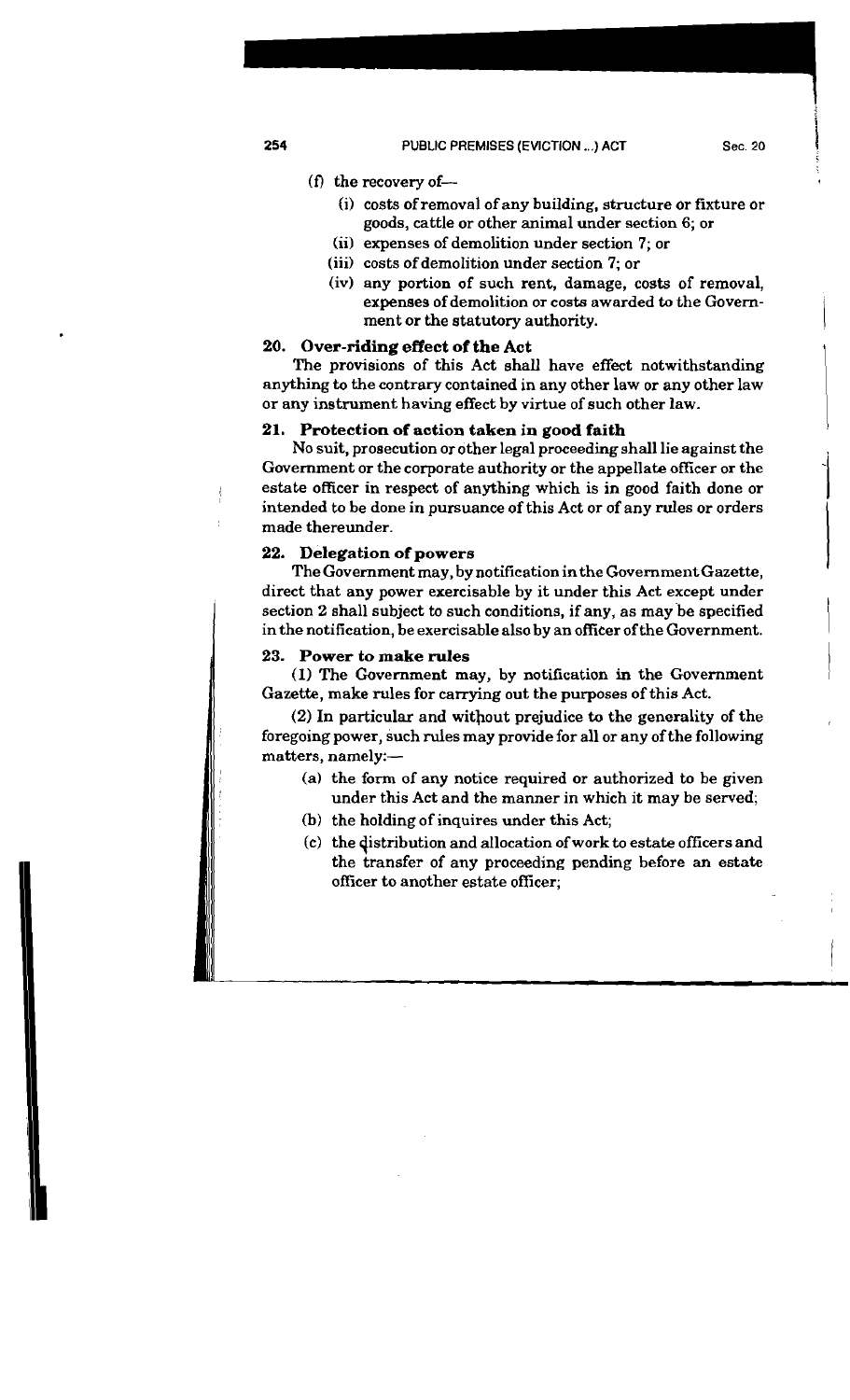### **Sec. 24 PUBLIC PREMISES (EVICTION** ...) **ACT 255**

- 
- (d) the procedure to be followed in taking possession of public premises;
- (e) the manner in which damages for unauthorized occupation may be assessed and the principles which may be taken into account in assessing such damages;
- (f) the manner in which the sealing of any erection or work or any public premises shall be made under section 8;
- $(g)$  the rate at which interest shall be payable on arrears of rent specified in any order made under sub-section (1) of section 10 or damages assessed under sub-section (2) ofthat section;
- (h) the manner in which appeals may be preferred and the procedure to be followed in appeals;
- (i) any other matter which has to be or may be prescribed.

**(3)** Every rule under this section shall be laid, as may be after it is made, before each House of the State Legislature while it is in session for a total period of thirty days which may be comprised in one session or in two or more successive sessions, and if, before the expiry of the session in which it is so laid or the session immediately following, both houses agree in making any modification in the rule or both houses agree that the rules should not be made, the rules shall thereafter have effect only in such modified form or be of no effect, as the case may be so, however, that any such modification or annulment shall be without prejudice to the validity of anything previously done under that rule.

### **24. Repeal**

**(1)** The Jammu and Kashmir Public Premises (Eviction of Unauthorised Occupants) Act, 1959 is hereby repealed.

(2)Notwithstanding such repeal or any judgment, decree or order of any court, anything done or any action taken (including rules or orders made, notices issued, evictions ordered or effected, damages asscsscd, rents or damages or costs recovered and proceedings initiated) or purported to have been done or taken under the Jammu and Kashmir Public Premises (Eviction of Unauthorised Occupants) Act, 1959 shall be deemed to be as valid and effective, as if such thing or action was done or taken under the corresponding provisions of this Act and accordingly:-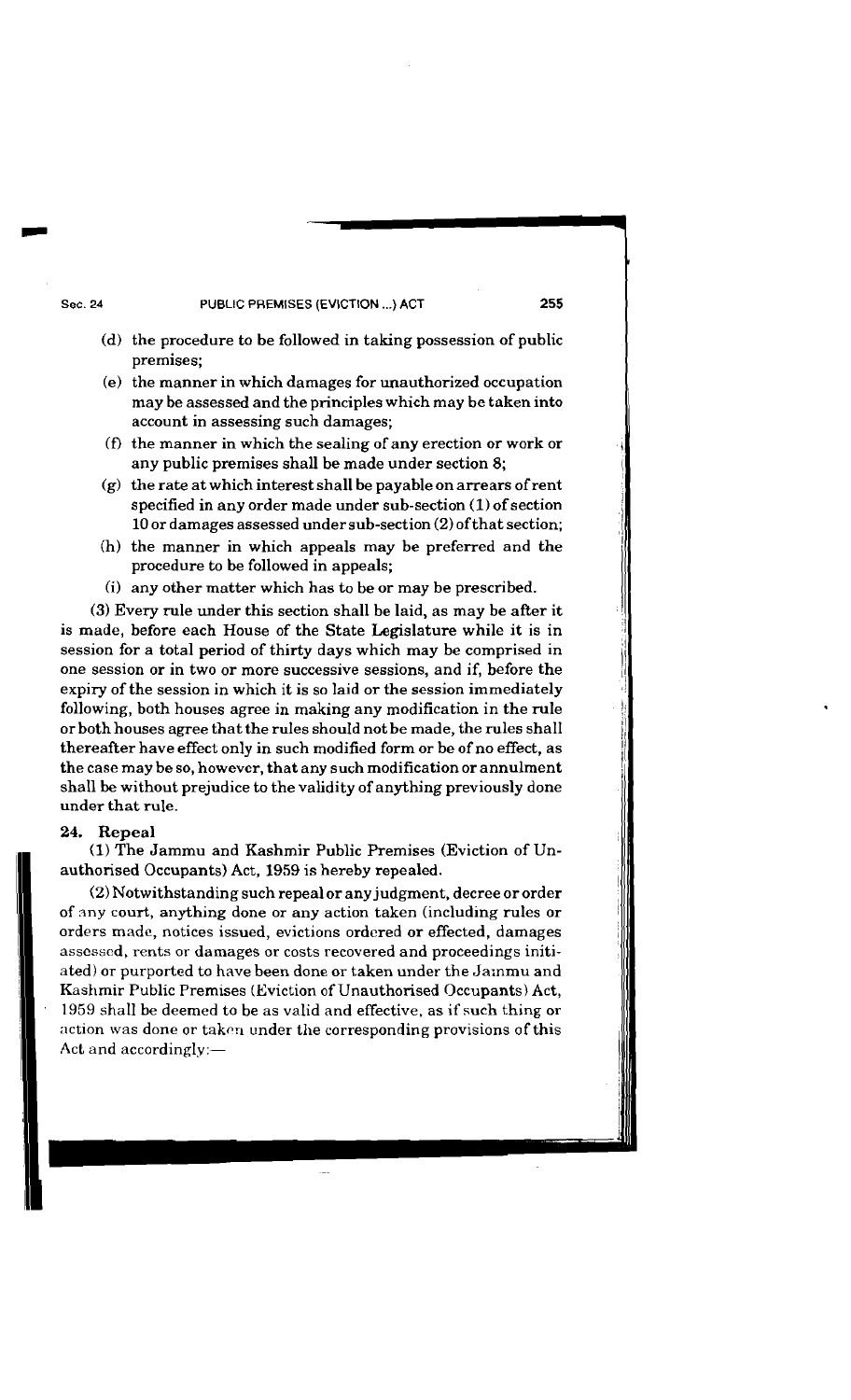### **PUBLIC PREMISES (EVICTION ...) ACT Sec. 24**

(a) no suit or other legal proceeding shall be maintained or continue in any court for the refund of any rent or damages or costs recovered under the Jamrnu and Kashmir Public Premises (Eviction of Unauthorised Occupants) Act, 1959 where such refund has been claimed merely on the ground that the said Act has been repealed; and

(b) no court shall enforce a decree or order directing the refund of any rent or damages or costs recovered under the Jammu <sup>1</sup> and Kashmir Public Premises (Eviction of Unauthorised Occupants) Act, 1959 merely on the **ground** that the said Act has been repealed.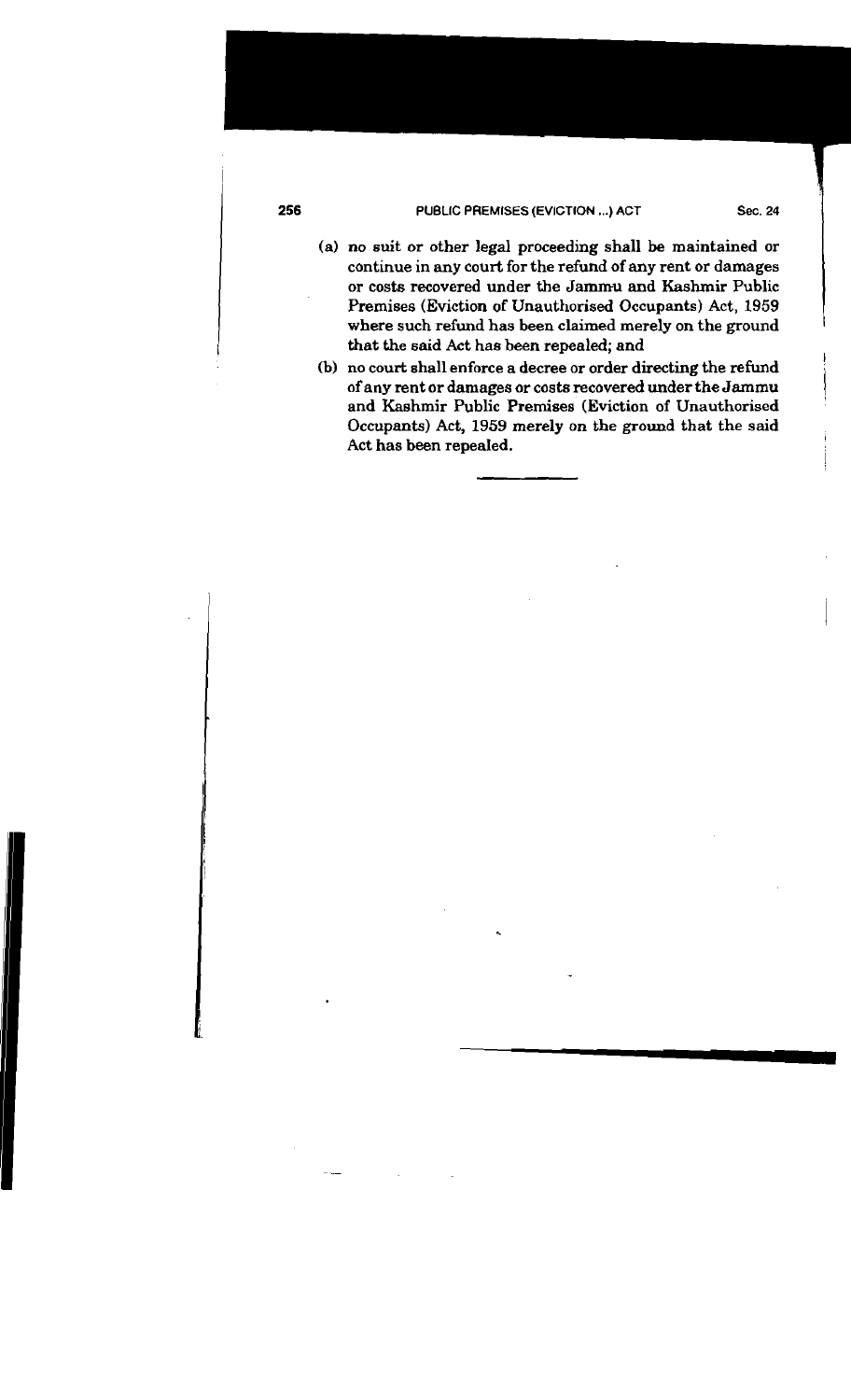# **PUBLIC PREMISES (EVICTION OF UNAUTHORISED OCCUPANTS) RULES, 1962**

 $\hat{\mathcal{A}}$ 

 $\frac{1}{\sqrt{2}}\int_{0}^{\sqrt{2}}\frac{dx}{\sqrt{2}}dx$  , where  $\frac{1}{\sqrt{2}}\int_{0}^{\sqrt{2}}\frac{dx}{\sqrt{2}}dx$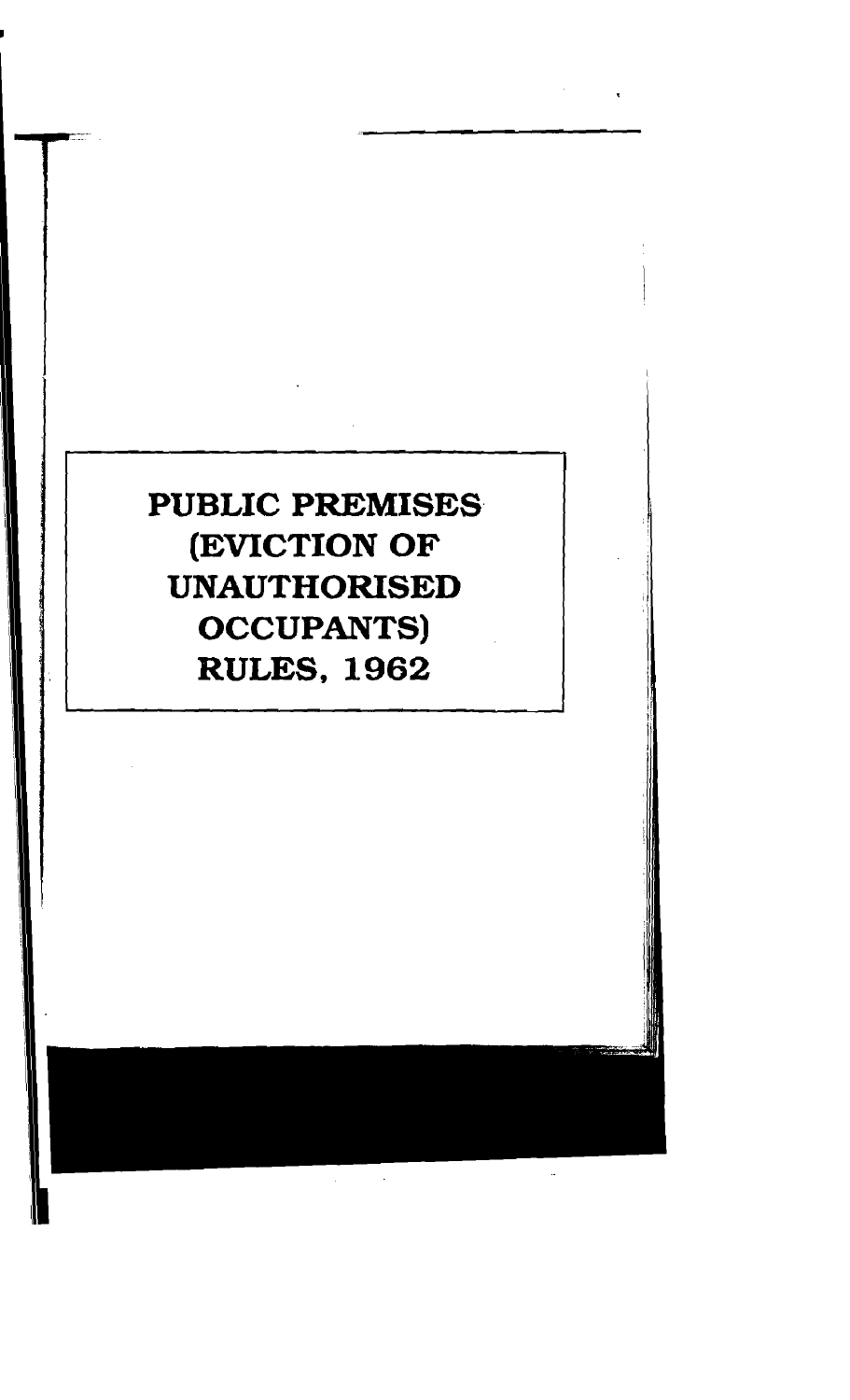# **THE JAMMU AND KASHMIR PUBLIC PREMISES (EVICTION OF UNAUTHORISED OCCUPANTS) RULES, 1962**

| $\mathbf{1}$ .   |  |  |
|------------------|--|--|
| 2.               |  |  |
| 3.               |  |  |
| $\overline{4}$ . |  |  |
| 5.               |  |  |
| 6.               |  |  |
| 7 <sub>1</sub>   |  |  |
| 8.               |  |  |
|                  |  |  |
|                  |  |  |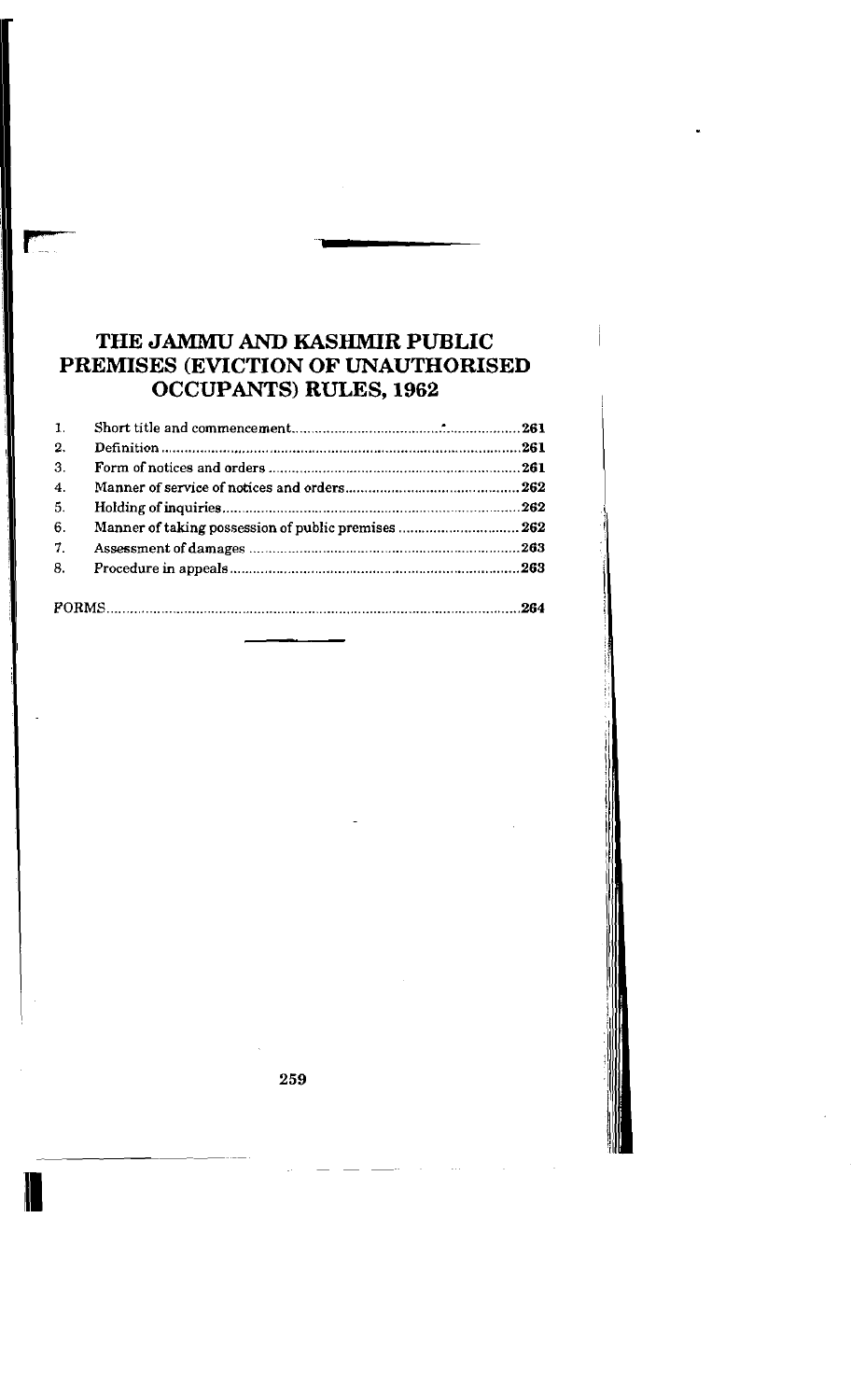# **THE JAMMU AND KASHMIR PUBLIC PREMISES (EVICTION OF UNAUTHORISED OCCUPANTS) RULES, 1962**

[Development Department Notification SRO 408 Dated 17th December, 1962]

In exercise of the powers conferred by Sub-section (2) of section 13 of the Jammu and Kashmir Public Premises (Eviction of Unauthorised Occupants) Act.1959 (XI11 of 1959) the Government hereby make the following rules, the same having previously been published vide Government Gazette No.29-B dated 21st October,l961 as required by sub-section **(3)** of the said section, namely:-

### 1. **Short title and commencement**

(1) These rules may be called the Jammu Kashmir Public Premises (Eviction of Unauthorised Occupants) Rules, 1962.

(2) They shall come into force at once.

### **2. Definition**

(1) In these rules-

- (i) "Act" means the Jammu and Kashmir Public Premises (Eviction of Unauthorised Occupants) Act, 1959;
- (ii) "Form" means form appended to these rules.

(2) Words and expressions used but not defined in these rules shall have the meanings if any assigned to them in the Act.

### **3. Form of notices and orders**

A notice or an order under the Act shall be in one of the appropriate forms appended to these rules.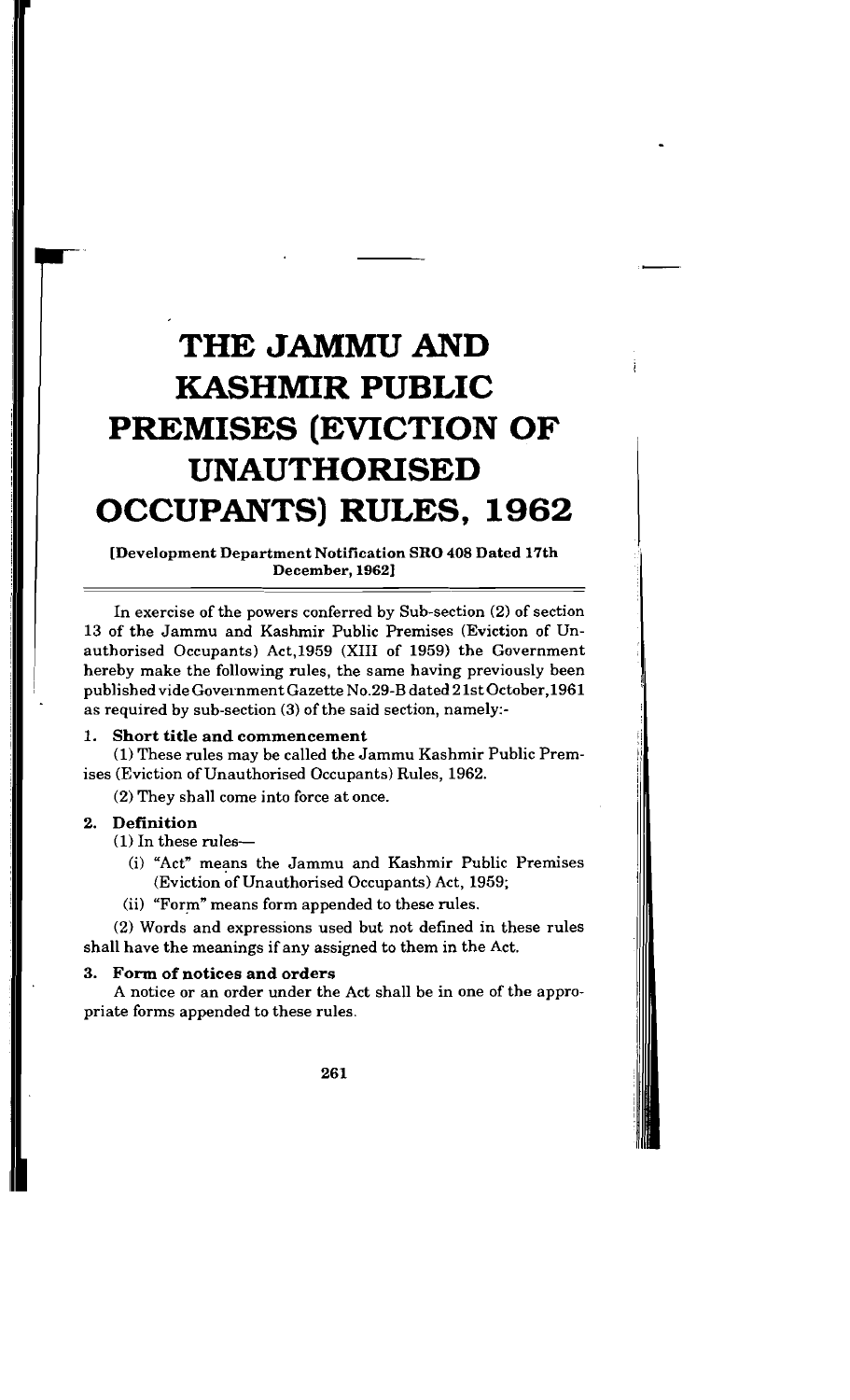### 4. Manner of service of notices **and** orders

(1) Where the person on whom a notice under sub-section (1) of section 4, or sub-section (1) of section 6 of the Act is to be served cannot be found, a copy of such notice shall, in addition **to** any other manner of service specified in the Act, be affixed in a conspicuous part of the first known place of business of such person or be delivered to some adult member of his family.

 $(2)$  The Estate Officer may also proclaim the contents of any notice in the locality be beat of drum.

### 5. Holding of inquiries

(1) Where any person on whom a notice or order under the Act has been served, desires to be heard through his representative, he should authorize such representative in writing.

(2) The Estate Officer shall record the summary of the evidence tendered before him. The summary of such evidence and any relevant documents filed before him shall form part of the records of the proceedings.

### 6. Manner of taking possession of public premises

**(1)** If any obstruction is offered, or in the opinion of the Estate Officer, is likely to be offered to the taking possession of any public premises under the Act, the Estate Officer or any other officer authorized by him in this behalf may obtain necessary police assistance.

**(2)** Where any public premises of which possession is to be taken under the Act is found locked, the Estate Officer or any other officer authorized by him in this behalf may either seal the premises or in the presence of two witnesses break open the locks or open or cause to be opened any door, gate or other barrier and enter the premises:

Provided that:-

- (i) no entry shall be made into, or possession taken of, a public premises before sunrise or after sunset;
- (ii) where public premises is forced open, an inventory of the articles found in the premises shall be taken in the presence of two witnesses.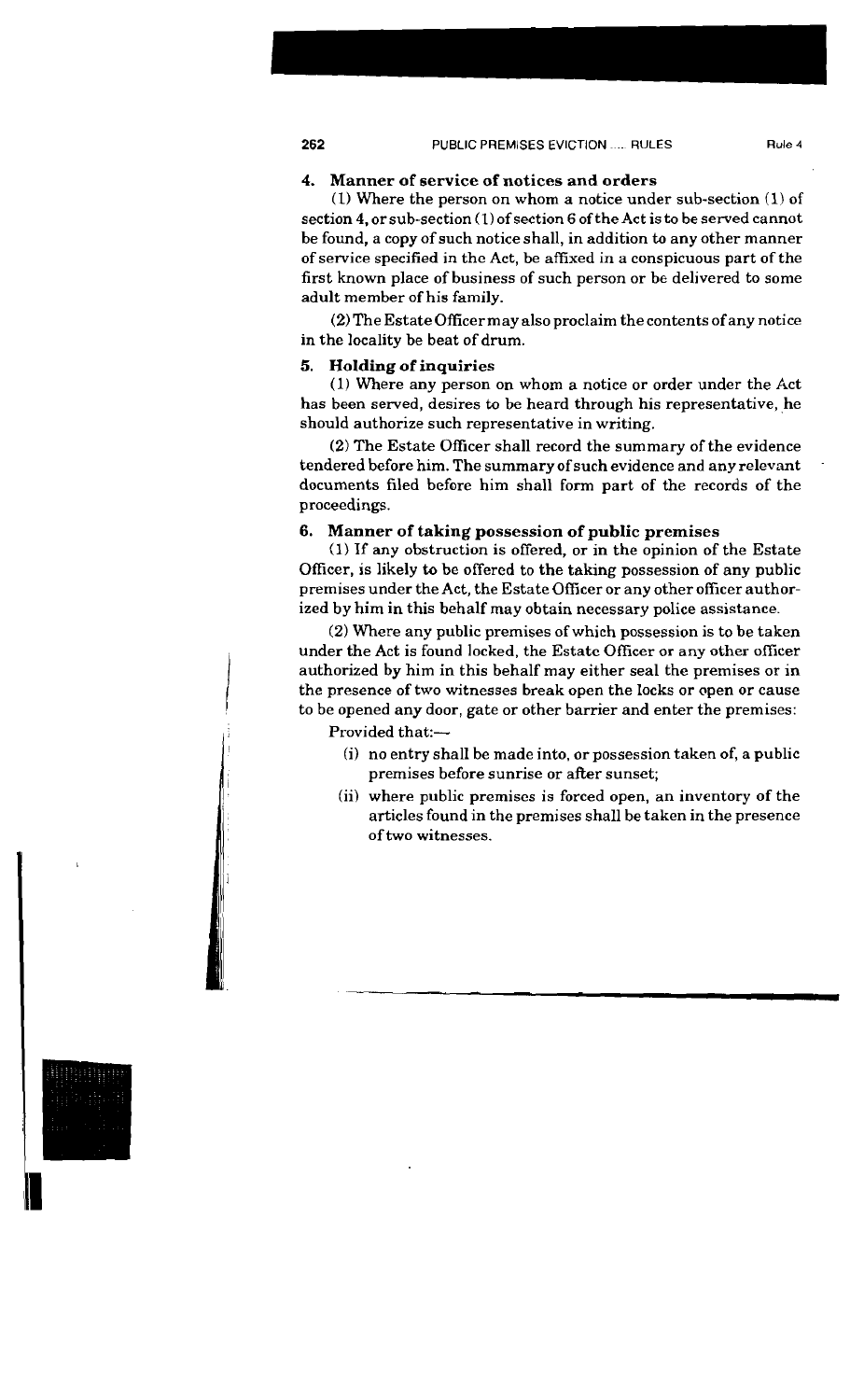### I **Rule 8 PUBLIC PREMISES EVICTION** ..... **RULES 263**

## 7. Assessment of damages

In assessing damages for unauthorized use and occupation of any <sup>1</sup>public premises, the Estate Officer shall take into consideration the following matters namely,-

- (a) the purpose and the period for which the public premises
- were in unauthorized occupation;<br>(b) the nature, size and standard of the accommodation available in such premises;
- (c) the rent that would have been realized if the premises had been let on rent for the period of unauthorized occupation to a private person;
- (d) any damage done to the premises during the period of unauthorized occupation;
- (e) any other matter relevant for the purpose of assessing the damages.

## 8. Procedure in appeals

**(1)** An appeal preferred under section 9 of the Act shall be in writing, shall set forth concisely the grounds of objection to the order appealed against, and shall be accompanied by a copy of such order.

(2) On receipt ofthe appeal and after calling for and perusing the record of the proceedings before the Estate Officer the appellate officer shall appoint a time and place for the hearing of the appeal and shall give notice thereof to the Estate Officer against whose orders the appeal is preferred and to the applicant.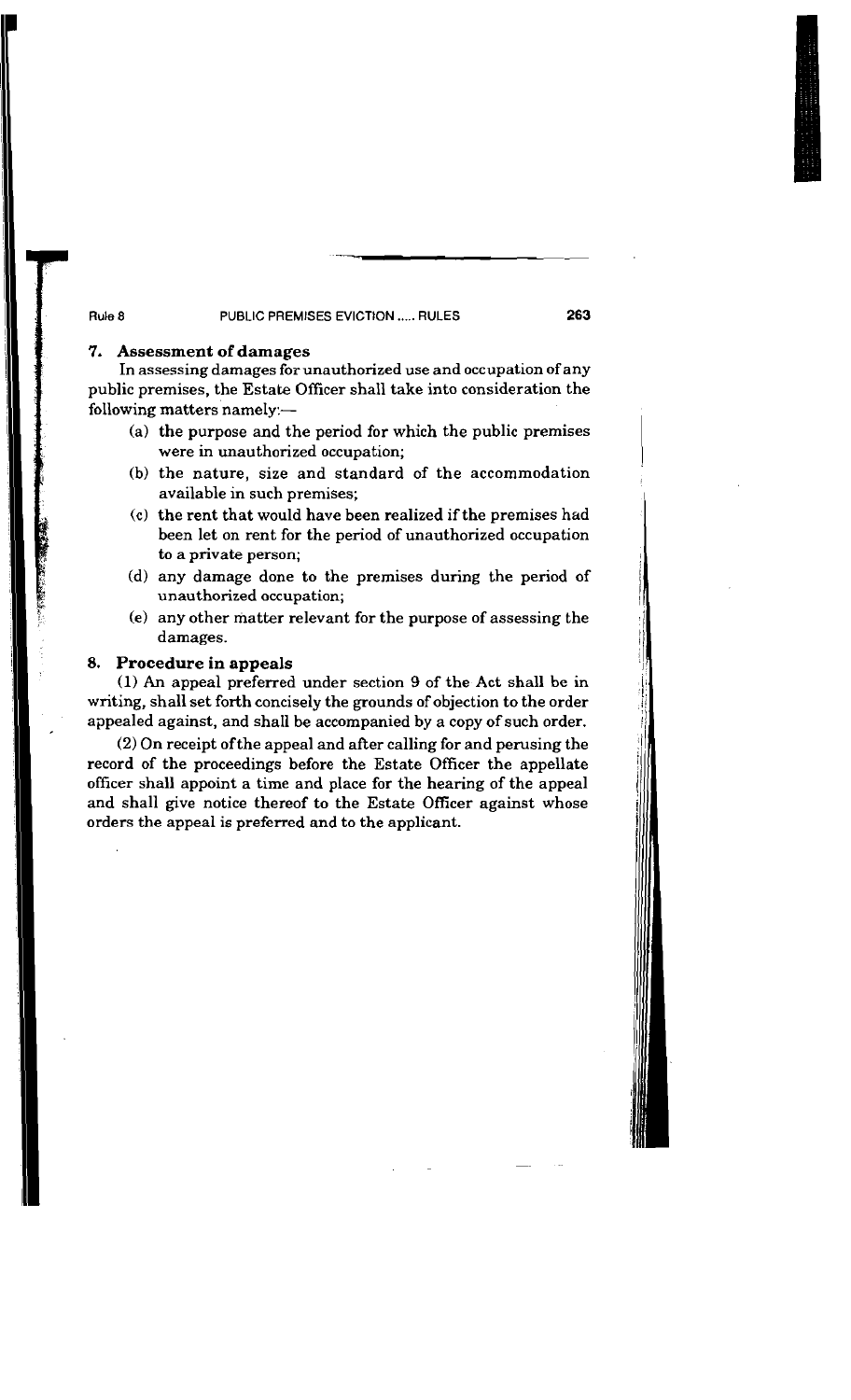# *FORM 'A'*

## **Form of notice under sub-section (I) of section 4 of Jammu and Kashmir Public Premises (Eviction of Unauthorised Occupants) Act, 1959.**

To

Shri/Shrimati/Kumari --

Whereas the undersigned am of opinion, on the grounds specified below, that you are in unauthorized occupation ofthe pubiic premises mentioned in the Schedule below and that you should be evicted from the said premises; GROUNDS

Now, therefore, in pursuance of sub-section (1) of section 4 of the Jammu and Kashmir Public Premises (Eviction of Unauthorised Occupants) Act, 1969, I hereby call upon you to show cause on or before the\*--------why such an order of eviction, should not be made,

### **SCHEDULE**

Date — Signature and Seal of the Estate Officer.

\*This date should be a date not earlier than ten days from the date of the notice.

### *FORM* **'B'**

Order under sub-section (1) of section 5 of the Jammu and Kashmir Public Premises (Eviction of Unauthorised Occupants) Act, 1959.

Whereas I, the undersigned, am satisfied for the reasons recorded below that Shri/Shrimati/Kumari - - - - - is/are in unauthorized occupation of the public premises specified in the schedule below: -

### **REASONS**

Now, therefore, in exercise of the powers conferred on me under sub-section (1) of section 5 of the Jammu and Kashmir Public Premises (Eviction of Unauthorised Occupants) Act, 1959, I hereby order the said Shri/Shrimati/Kumari — — — and all persons who may be in occupation of the said premises or any part thereof to vacate the said premises within forty-five days of the date of publication of this order. In the event of refusal or failure to comply with this order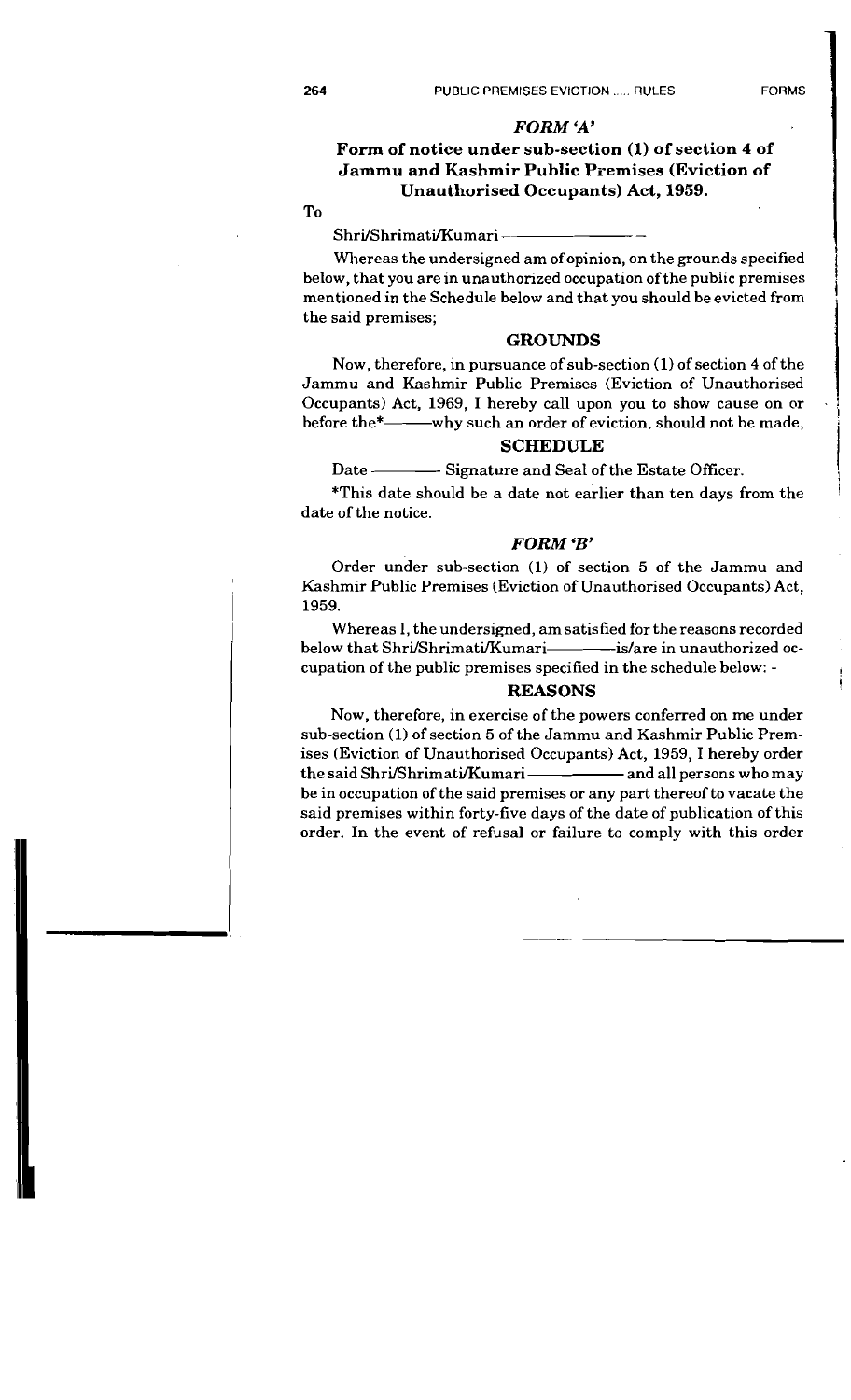### **FORMS PUSLIC PREMISES EVICTION** ..... **RULES 265**

within the period specified above, the said Shri/Shrimati/Kumari<br>
- ------------------ and all other persons concerned are liable to be evicted from the said premises, if need be, by the use of such force as may be necessary.

### **SCHEDULE**

Date --------------- Signature and Seal of the Estate Officer.

### *FORM 'C'*

Form of notice under sub-section **(1)** of section 6 of the Jammu and Kashmir Public Premises (Eviction of Unauthorized Occupants) Act, 1959.

To

### Shri/Shrimati/Kumari -

Whereas on the ----------- you were evicted from the public premises described in the Schedule below which was unauthorisedly occupied by you;

Now, therefore, in exercise of the powers conferred on me by sub-section (1) of section 6 of the Act, I hereby give you notice that after fourteen days of the service of this notice on you, any property remaining on the said premises will be liable to be removed or disposed of by public auction. In case you desire to take possession of your property and to remove the same from the said premises, you will be permitted to do so on written authority from the undersigned provided any arrears of rent/damages due from you are paid within the said period of fourteen days.

### **SCHEDULE**

Date--------------- Signature and Seal of the Estate Officer.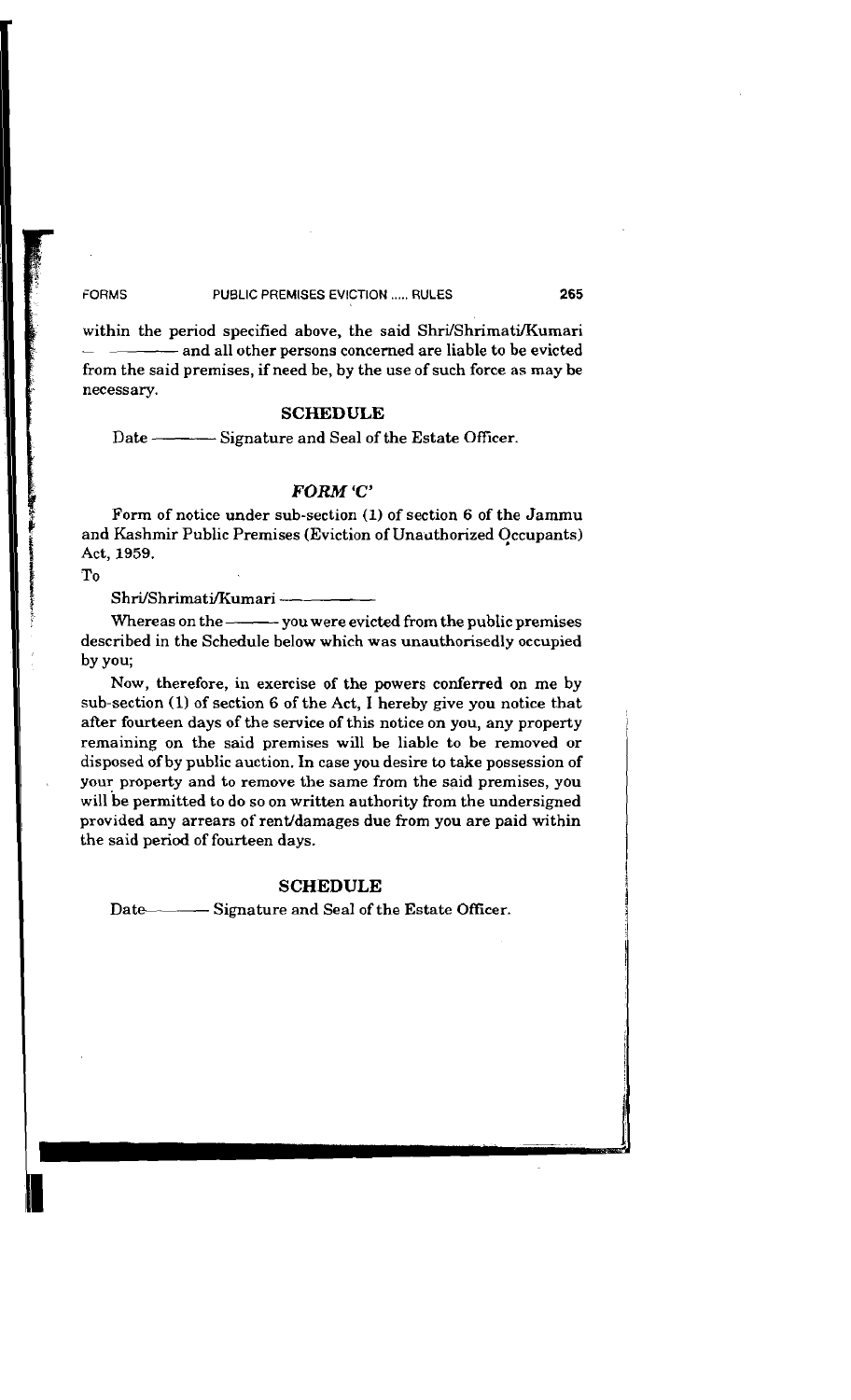### *FORM 'D'*

Order under sub-section (1) of section 7 of the Jammu and Kashmir Public Premises (Eviction of Unauthorised Occupants) Act, 1959.

To

Shri/Shrimati/Kumari-

Whereas you are \*were in occupation of the public premises described in the Schedule below;

And whereas a sum of Rs. ——— being the arrears of rent from<br>—— day of ———— 19— up to the ——— day of ——— 19— the - day of - 19-uptothe- day of 19- in respect of the said premises is due and payable by you to the Government;

Now, therefore, in exercise of the powers conferred on me by sub-section (1) of section 7 of the Jammu and Kashmir Public Premises (Eviction of Unauthorised Occupants) Act, 1959, I hereby require you to pay the said sum within--- months in equal installments of Rs.--------/\*within one month of the date of service of this notice. In case the said sum is not paid within the said period or in the said manner, it will be recovered as an arrear of land revenue.

### **SCHEDULE**

Bate Signature and Seal of the Estate Officer.

\*Strike out expressions not required.

### *FORM 'E'*

Notice under sun-section (2) of section 7 of the Jammu and Kashmir Public Premises (Eviction of Unauthorised Occupants) Act, 1959.

To

Shri/Shrimati/Kumari-

Whereas, I, the undersigned, am satisfied that you are/were in unauthorized occupation of the public premises mentioned in the Schedule below;

And, whereas, in exercise of the powers conferred on me by sub-section **(2)** of section 7 of the Jammu and Kashmir Public Premises (Eviction of Unauthorised Occupants) Act, 1959, I consider the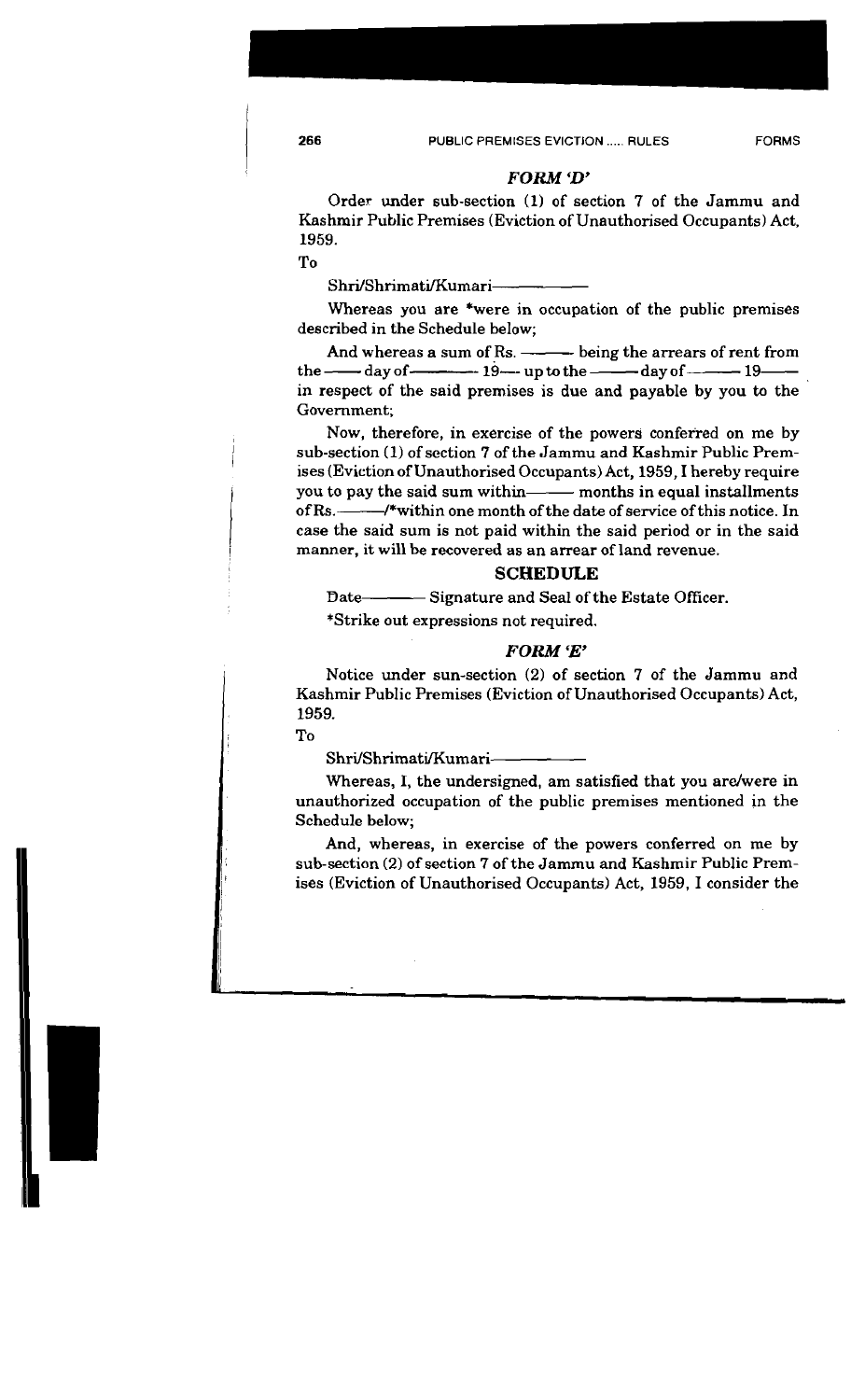### **FORMS**

### **PUBLIC PREMISES** EVICTION ..... **RULES**

damages amounting to Rs.---------- are due for the period (s) and at the rate (s) shown in Schedule I1 below, on account of unauthorized use and occupation of the said premises;

Now, therefore, under the provisions of sub-section (2) of section 7 of the Act I hereby call upon you to show cause on or before the---------- why an order requiring you to pay the said damages should not be made.

Schedule I

Schedule I1

Schedule I11

Signature & Seal of the Estate Officer. Date —

### FORM 'F'

Form oforder under sub-section (2) of section 7 of the Jammu and Kashmir Public Premises (Eviction of Unauthorised Occupants) Act, 1959.

To

Shri/Shrimati/Kumari —

Whereas, I, the undersigned, am satisfied that you are/were in unauthorized occupation of the public premises mentioned in the Schedule below;

And, whereas by a written notice dated  $-\longrightarrow$  you were called upon to show cause on or before the  $\longrightarrow$  why an order requiring And, whereas by a written notice dated  $-\cdots$  you were called<br>upon to show cause on or before the  $-\cdots$  why an order requiring<br>you to pay damages of Rs.  $-\cdots$  for unauthorised use and occupation<br>of the said Promises, shoul of the said Premises, should not be made;

\*And whereas I have considered your objection and/or the evidence produced by you;

\*And whereas you have not made any objections or produced any evidence before the said date;

Now, therefore, in exercise of the powers conferred on me by sub-section (2) of section 7 of the Jammu and Kashmir Public Premises (Eviction of Unauthorised Occupants) Act, 1959, I hereby order you to pay the sum of Rs. assessed by me as damages on

 $\gamma_{\rm{min}}$